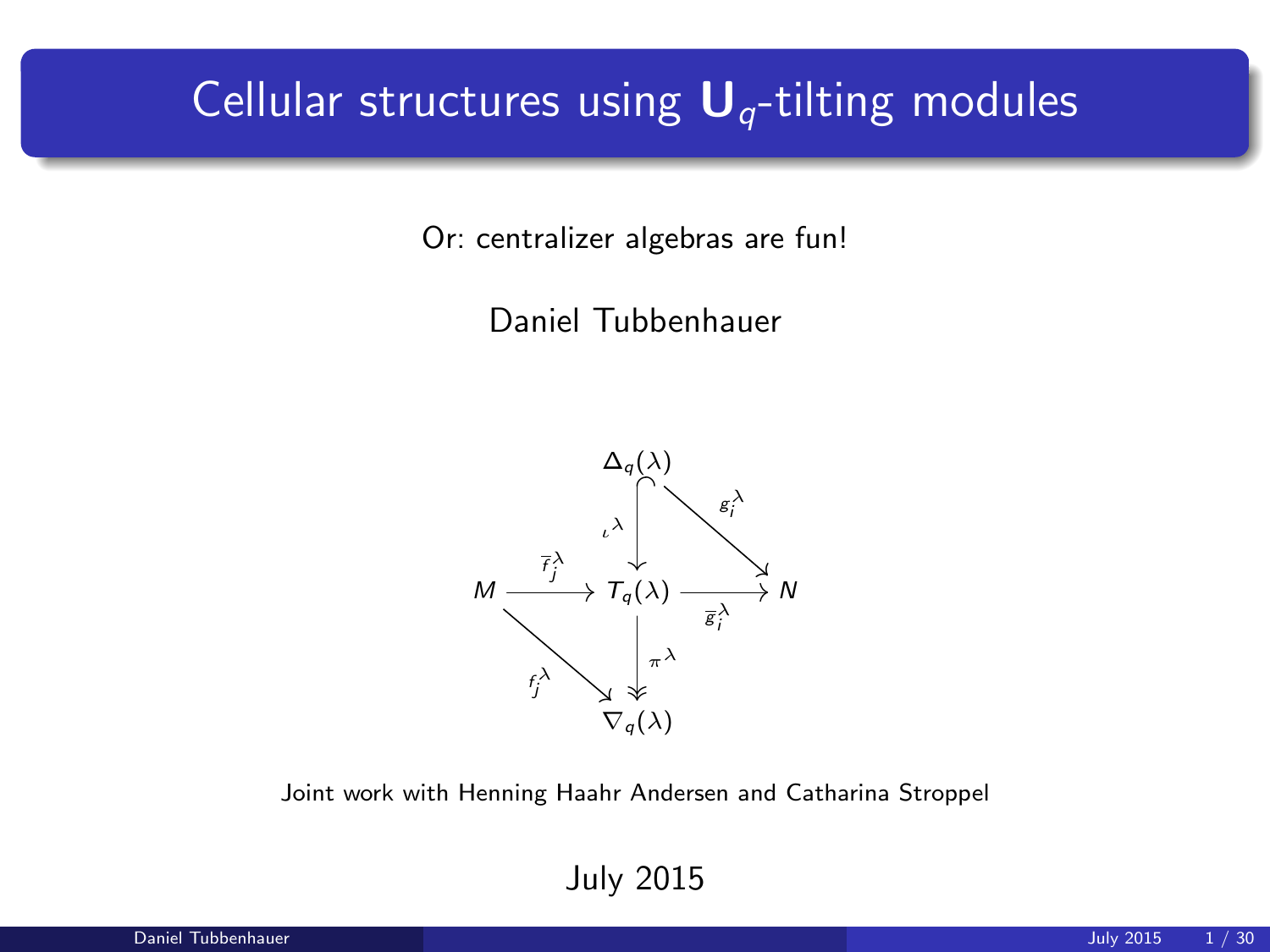### Theorem

Let  $\mathcal T$  be a  $\mathsf U_q=\mathsf U_q(\mathfrak g)$ -tilting module. Then  $\mathrm{End}_{\mathsf{U}_q}(\mathcal T)$  is a cellular algebra.

Thus, properties of  $\operatorname{End}_{\mathsf{U}_q}(\mathcal{T})$  follow via roots and weight system combinatorics.

I have to explain the words in red. But let us start with an example.

### Example(Schur 1901)

Let  $S_d$  be the symmetric group in d letters and let  $\Delta_1(\omega_1)$  be the vector representation of  $\mathbf{U}_1 = \mathbf{U}_1(\mathfrak{gl}_n)$ . Take  $\mathcal{T} = \Delta_1(\omega_1)^{\otimes d}$ , then

 $\Phi_{\mathrm{SW}} \colon \mathbb{K}[S_d] \twoheadrightarrow \mathrm{End}_{\mathsf{U}_1}(\mathcal{T}) \quad \text{and} \quad \Phi_{\mathrm{SW}} \colon \mathbb{K}[S_d] \xrightarrow{\cong} \mathrm{End}_{\mathsf{U}_1}(\mathcal{T}), \text{ if } n \geq d.$ 

Since T is a  $\mathbf{U}_1$ -tilting module,  $\mathbb{K}[S_d]$  is cellular.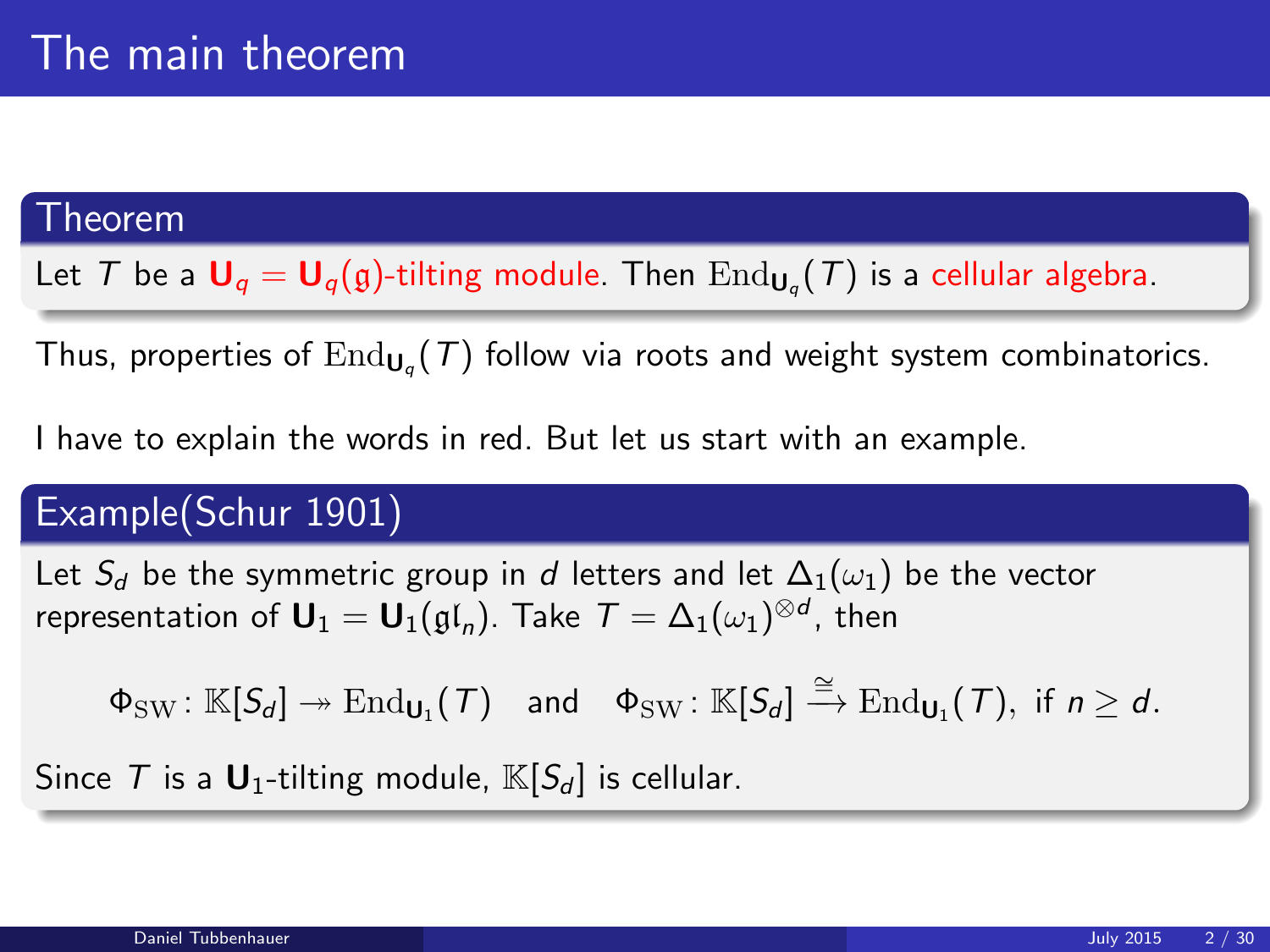#### 1  $U_q$ [-tilting modules](#page-4-0)

- $\bullet$  U<sub>a</sub> [and its representation theory](#page-4-0)
- [The category of](#page-10-0)  $U_q$ -tilting modules

### 2 Cellularity of  $\mathsf{End}_{\mathsf{U}_q}(\mathcal{T})$

- [Cellular algebras](#page-16-0)
- Cellularity and  $U_q$ [-tilting modules](#page-18-0)

### 3) The representation theory of  $\mathsf{End}_{\mathsf{U}_q}(\mathcal{T})$

- [Consequences of cellularity -](#page-22-0)  $U_q$ -tilting view
- [Examples that fit into the picture](#page-26-0)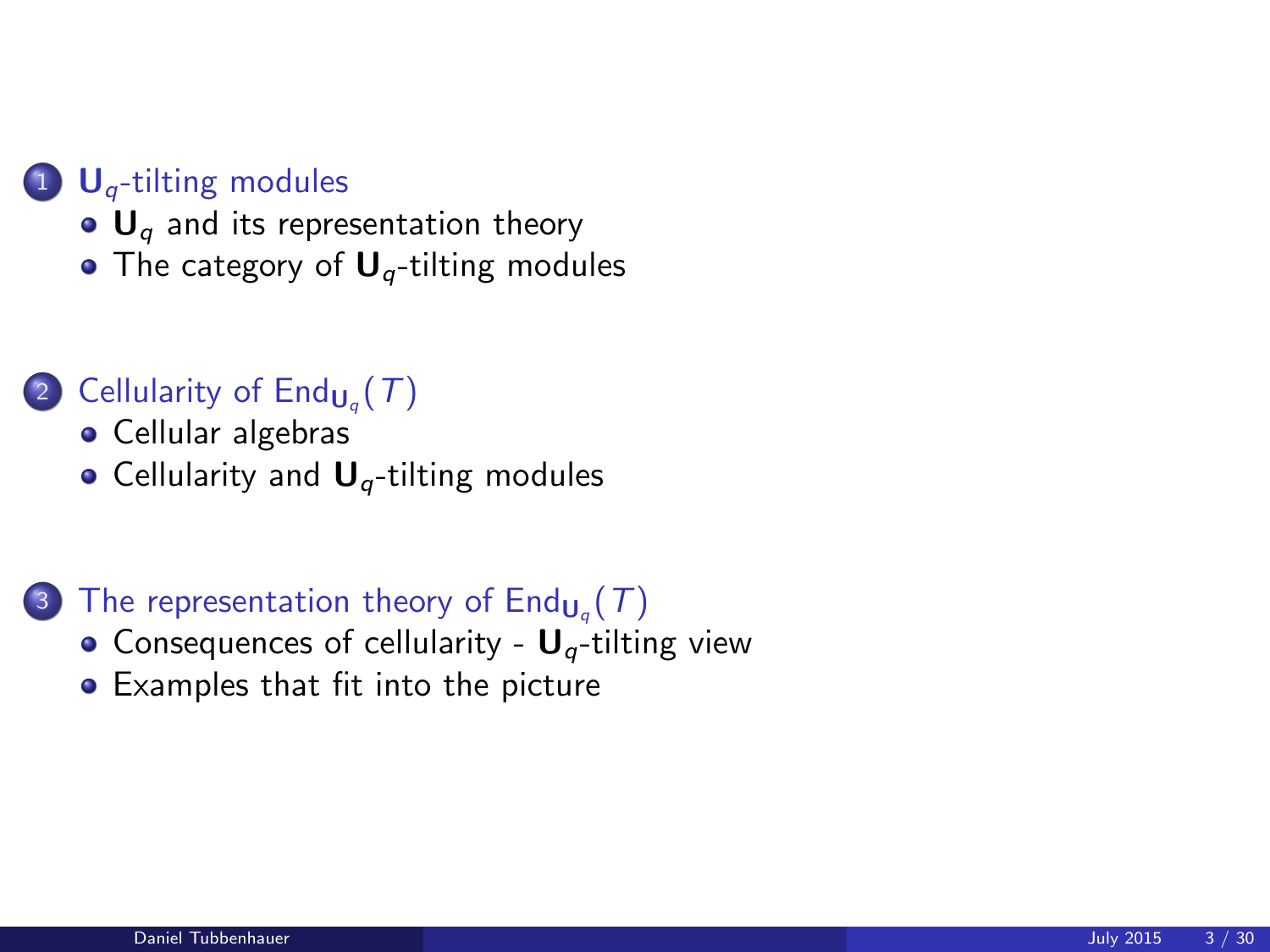- Interesting tensor categories.
- Applications in topology: link invariants, 3-manifold invariants and modular categories (Witten, Reshetikhin-Turaev, ...).
- Connections with affine Kac-Moody algebras (Kazhdan-Lusztig, ...).
- Connections with the (modular) representation theory of the symmetric group and of Ariki-Koike algebras (Lascoux-Leclerc-Thibon, ...).
- Nice combinatorics à la Kazhdan-Lusztig (Soergel, ...).
- Fusion (Andersen-Stroppel, Kazhdan-Lusztig, ...).
- Quantum cohomology (Witten, Korff-Stroppel, ...).
- More...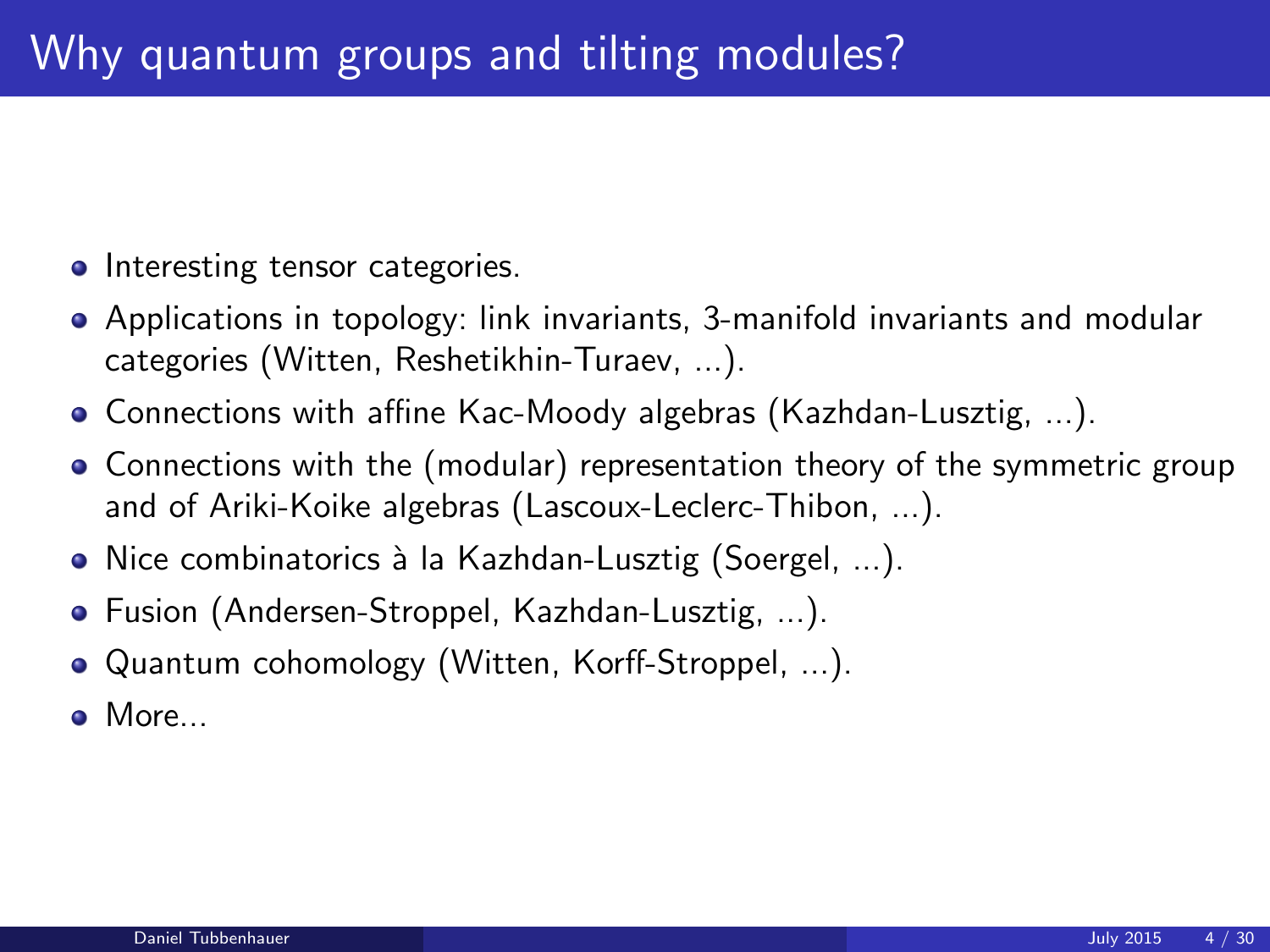Recall that  $s1<sub>2</sub>$  is generated by

$$
\mathcal{E} = \begin{pmatrix} 0 & 1 \\ 0 & 0 \end{pmatrix}, \qquad \mathcal{F} = \begin{pmatrix} 0 & 0 \\ 1 & 0 \end{pmatrix}, \qquad \mathcal{H} = \begin{pmatrix} 1 & 0 \\ 0 & -1 \end{pmatrix}.
$$

The Q-algebra  $\mathbf{U}_1(\mathfrak{sl}_2)$  consists of words in the symbols  $E, F, H$  modulo (plus other relations)

$$
EF - FE = H.
$$

Its quantum cousin, the  $\mathbb{Q}(v)$ -algebra  $\mathbf{U}_v(\mathfrak{sl}_2)$ , consists of words in the symbols  $E, F, K^{\pm 1}$  modulo (plus other relations)

<span id="page-4-0"></span>
$$
EF - FE = \frac{K - K^{-1}}{V - V^{-1}}.
$$

Roughly:  $K = v^H$  and  $\lim_{v \to 1} \mathbf{U}_v(\mathfrak{sl}_2) = \mathbf{U}_1(\mathfrak{sl}_2)$ .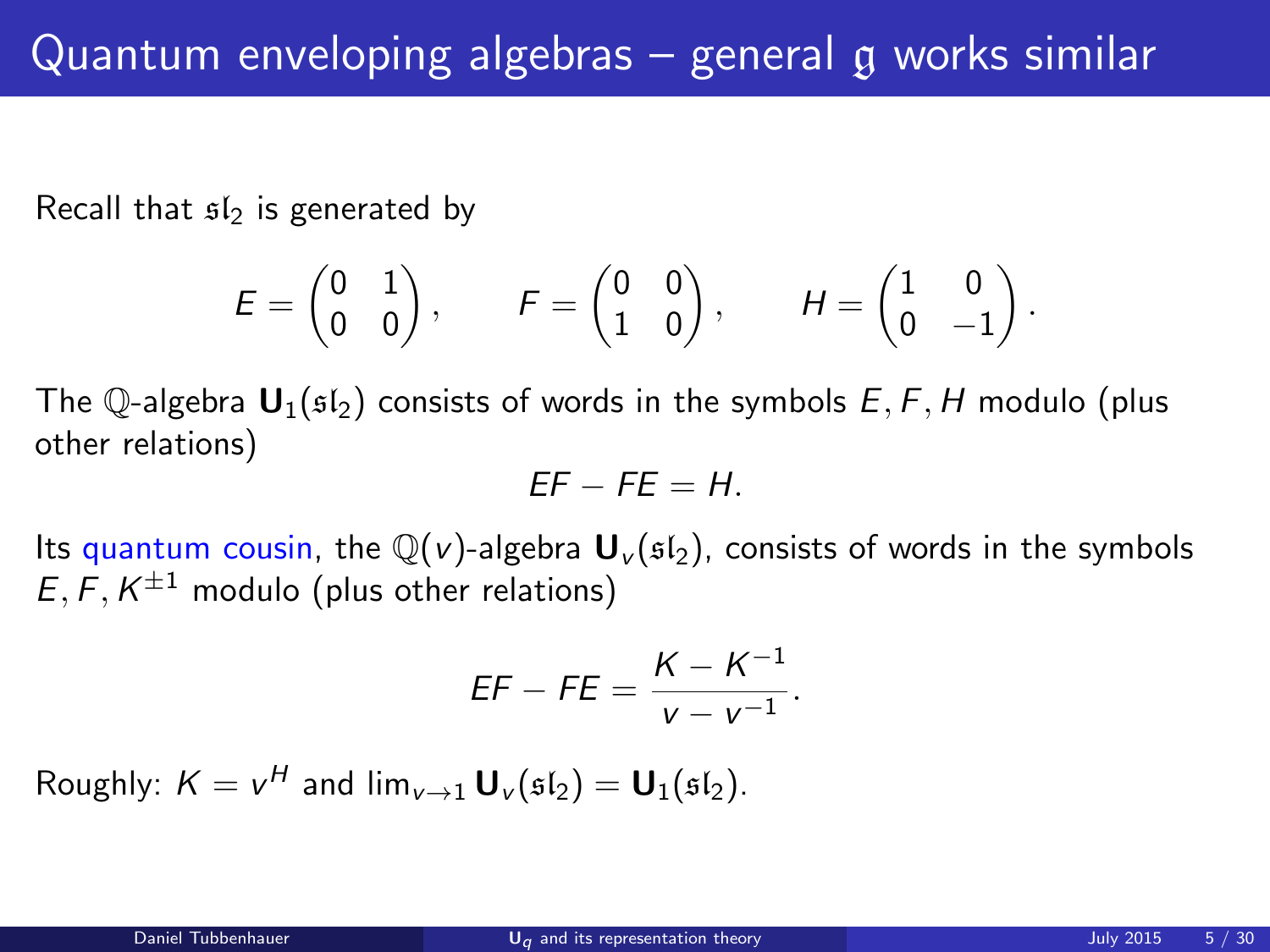## Quantized counting

The quantum integers and the quantum factorials are:

$$
[a] = \frac{v^a - v^{-a}}{v^1 - v^{-1}} = v^{a-1} + v^{a-3} + \cdots + v^{-a+3} + v^{-a+1} \in \mathbb{Q}(v),
$$
  

$$
[b]! = [1] \cdots [b-1][b] \in \mathbb{Q}(v).
$$

#### Example

For " $v = 1$ " the quantum numbers are  $[a] = a$ . Thus, in most cases, except some "exceptional" cases,  $[a]$  is a quantized version of a.

The "exceptional" cases are the ones where " $v = q \in K - \{0\}$ " is a root of unity with  $q^2$  of order  $\ell$ :  $[a]=0\in \mathbb{K}$  iff  $q$  is a root of unity with  $\overline{q}^2$  of order  $\ell$ .

Thus,  $[3] = v^2 + 1 + v^{-2} = 0$  iff " $v = q \in \mathbb{K} - \{0\}$ " is a third root of unity.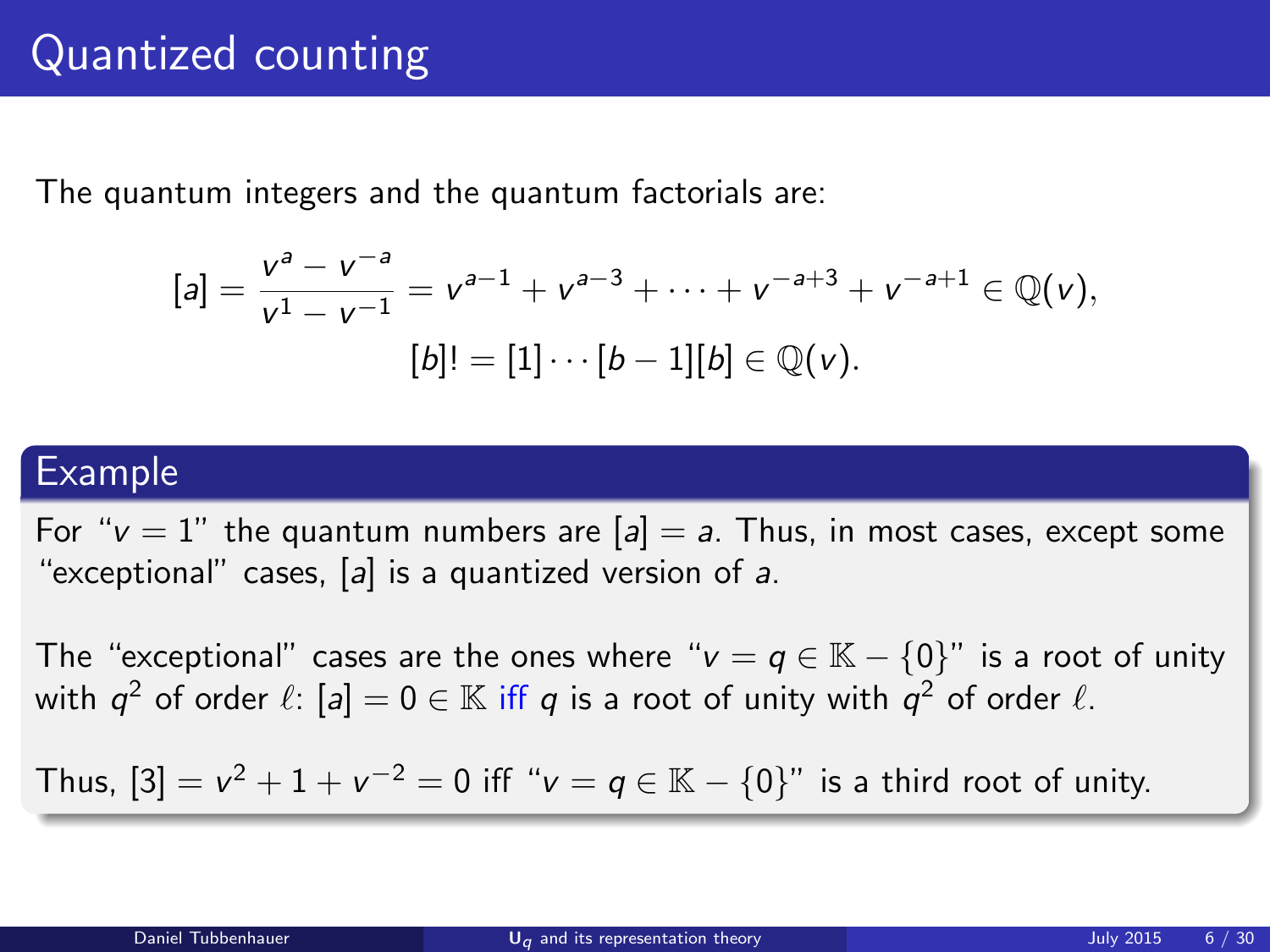Fix an arbitrary element  $q \in \mathbb{K}-\{0\}$  and set  $\mathcal{A}=\mathbb{Z}[v,v^{-1}].$  Define

$$
\mathbf{U}_q=\mathbf{U}_q(\mathfrak{g})=\mathbf{U}_{\mathcal{A}}\otimes_{\mathcal{A}}\mathbb{K}.
$$

Here  $U_A = U_A(g)$  is Lusztig's A-form: the A-subalgebra of  $U_V = U_V(g)$ generated by  $\mathcal{K}_i^{\pm 1},\ \mathcal{E}_i^{(j)}=\frac{1}{[j]!}\mathcal{E}^j$  and  $\mathcal{F}_i^{(j)}=\frac{1}{[j]!}\mathcal{F}^j$  for  $i=1,\ldots,n-1$  and  $j\in\mathbb{N}.$ 

### Example

In the  $\mathfrak{sl}_2$  case, the  $\mathbb Q(v)$ -algebra  ${\mathbf U}_v(\mathfrak{sl}_2)$  is generated by  ${\mathcal K}, {\mathcal K}^{-1}$  and  $E, F$  subject to some relations.

Let q be a complex, primitive third root of unity.  $U_q(\mathfrak{sl}_2)$  is generated by  $K, K^{-1}, E, F, E^{(3)}$  and  $F^{(3)}$  subject to some relations. Here  $E^{(3)}, F^{(3)}$  are extra generators, since  $E^3=[3]!E^{(3)}=0$  because of  $[3]=0.$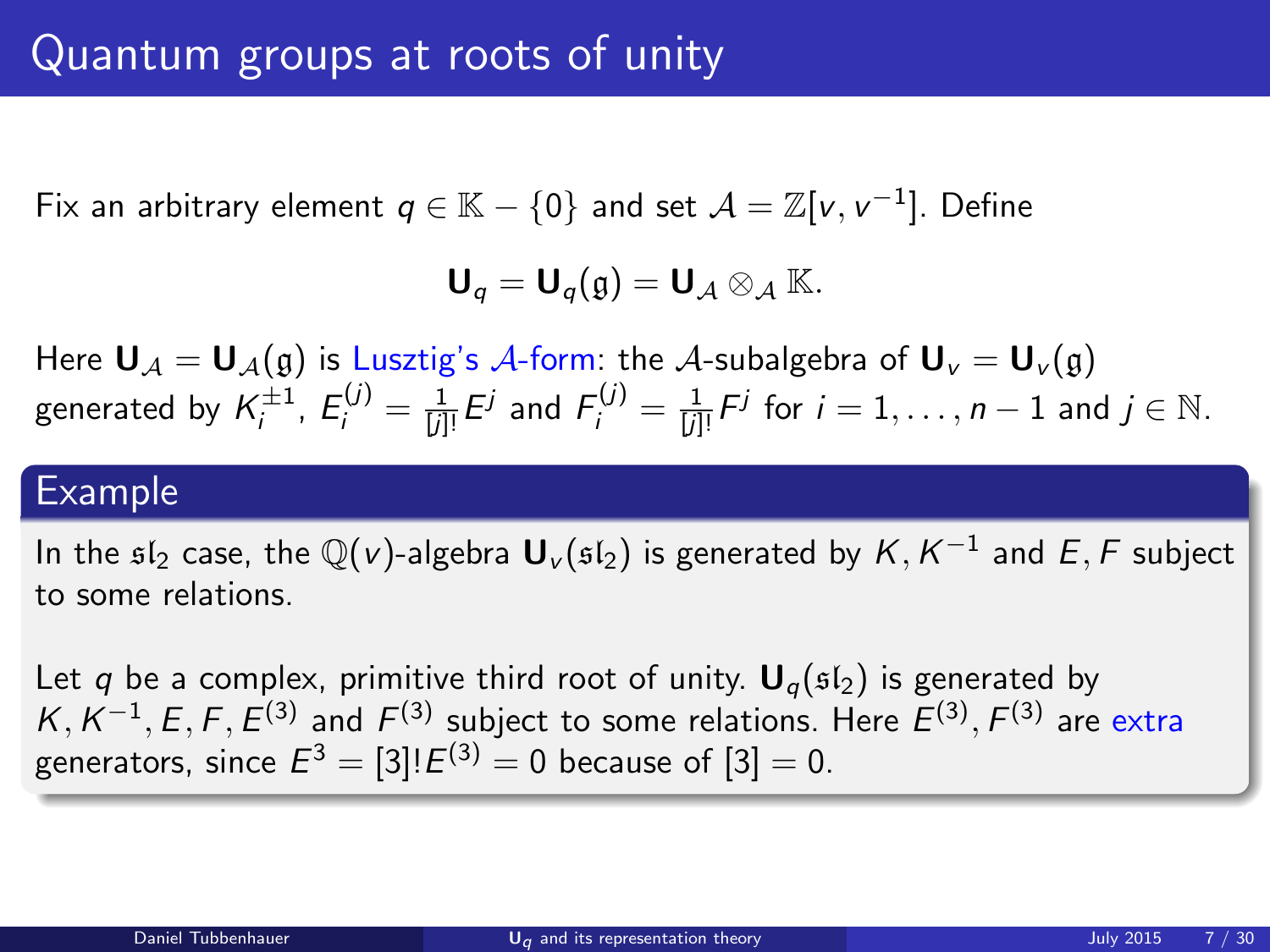What are the "atoms" of the category A-Mod (e.g. finite-dimensional A-module)? And how to construct or at least parametrize these "atoms"?

"Objects without substructure?" (aka, simple) or "Objects without finer decomposition?" (aka, indecomposable).

A representation category A-Mod is semisimple iff all objects are sums of simples. For these categories the questions are usually "easy" to answer.

Beware: dividing into semisimple representation categories and non-semisimple representation categories is like dividing the world into bananas and non-bananas.

### Example(Maschke 1899, Frobenius 1900, Young 1901)

 $\mathbb{K}[S_d]$ -Mod<sub>fd</sub> is semisimple iff char( $\mathbb{K}$ ) does not divide d!. In this case the simple  $\mathbb{K}[S_d]$ -modules are parametrized by partitions aka Young diagrams.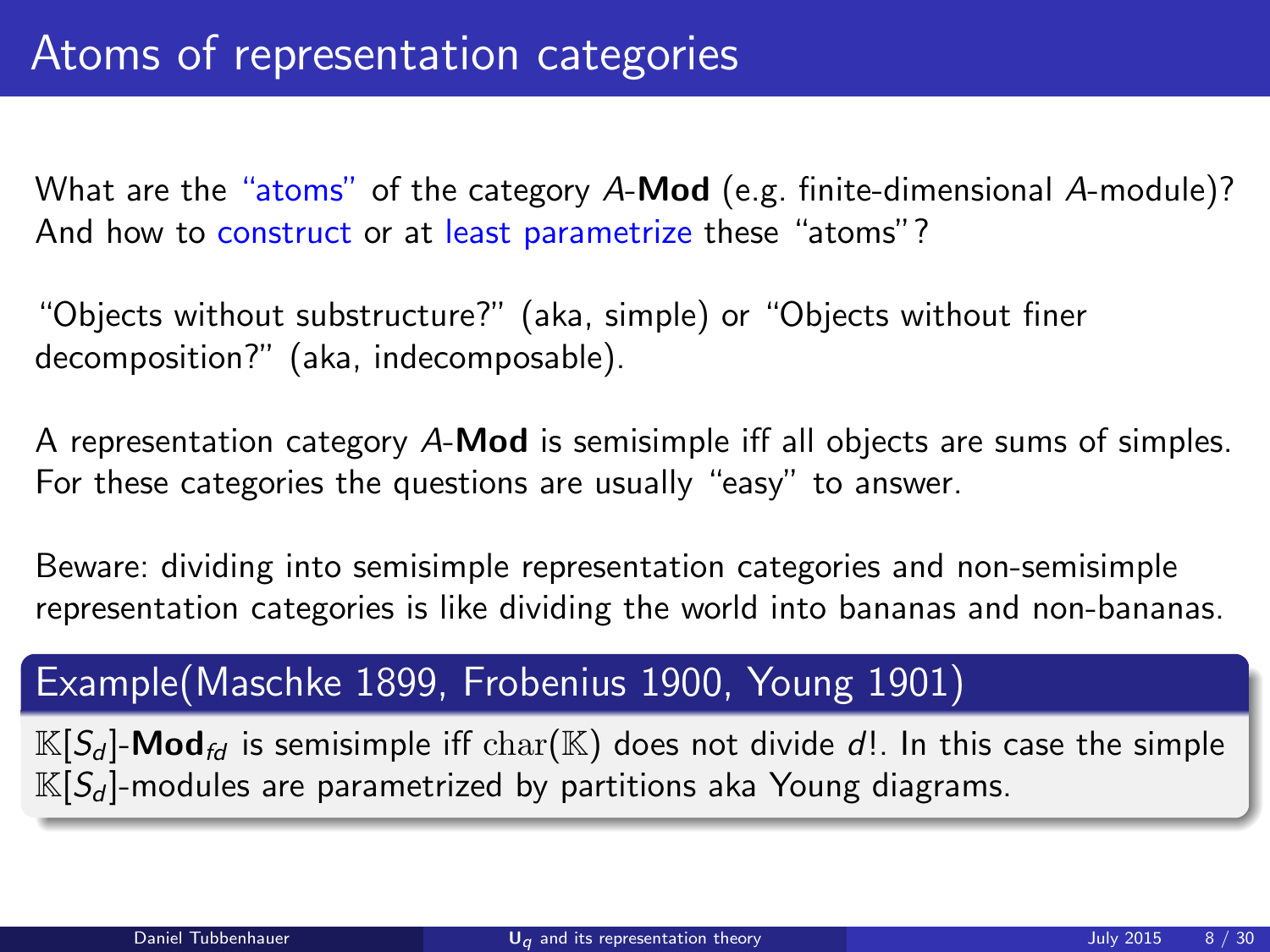For each dominant  $\mathbf{U}_v$ -weight  $\lambda\in\mathsf{X}^+$  there is a simple  $\mathbf{U}_v$ -module  $\Delta_v(\lambda)$  called Weyl module. Fact: the set  $\{\Delta_{\tiny \textbf{v}}(\lambda) \ | \ \lambda \in X^+\}$  is a complete set of pairwise non-isomorphic, simple  $\mathbf{U}_{\nu}$ -modules (of type 1).

#### Example

For  $\mathfrak{sl}_2$  we have  $X^+ = \mathbb{Z}_{\geq 0}$ . The Weyl module  $\Delta_v(3)$  is

$$
m_3 \xleftarrow{\sqrt{\phantom{a}} \phantom{a}} \begin{array}{c} \uparrow \cr \downarrow \cr m_3 \xleftarrow{\sqrt{\phantom{a}} \phantom{a}} \begin{array}{c} \uparrow \cr \downarrow \cr \hline \cr \hline \cr \hline \cr \hline \cr \hline \cr \end{array} \right) \longrightarrow m_2 \xleftarrow{\sqrt{\phantom{a}} \phantom{a}} \begin{array}{c} \uparrow \cr \downarrow \cr \hline \cr \hline \cr \hline \cr \hline \cr \hline \cr \hline \cr \hline \cr \end{array} \right) \longrightarrow m_1 \xleftarrow{\sqrt{\phantom{a}} \phantom{a}} \begin{array}{c} \uparrow \cr \downarrow \cr \hline \cr \hline \cr \hline \cr \hline \cr \hline \cr \hline \cr \hline \cr \end{array} \right) \longrightarrow m_2 \xleftarrow{\sqrt{\phantom{a}} \phantom{a}} \begin{array}{c} \uparrow \cr \downarrow \cr \hline \cr \hline \cr \hline \cr \hline \cr \hline \cr \hline \cr \hline \cr \end{array} \right)
$$

where  $E$  "acts to the right",  $F$  "acts to the left" and  $K$  "acts as a loop".

The category  $U_v$ -Mod<sub>fd</sub> is semisimple.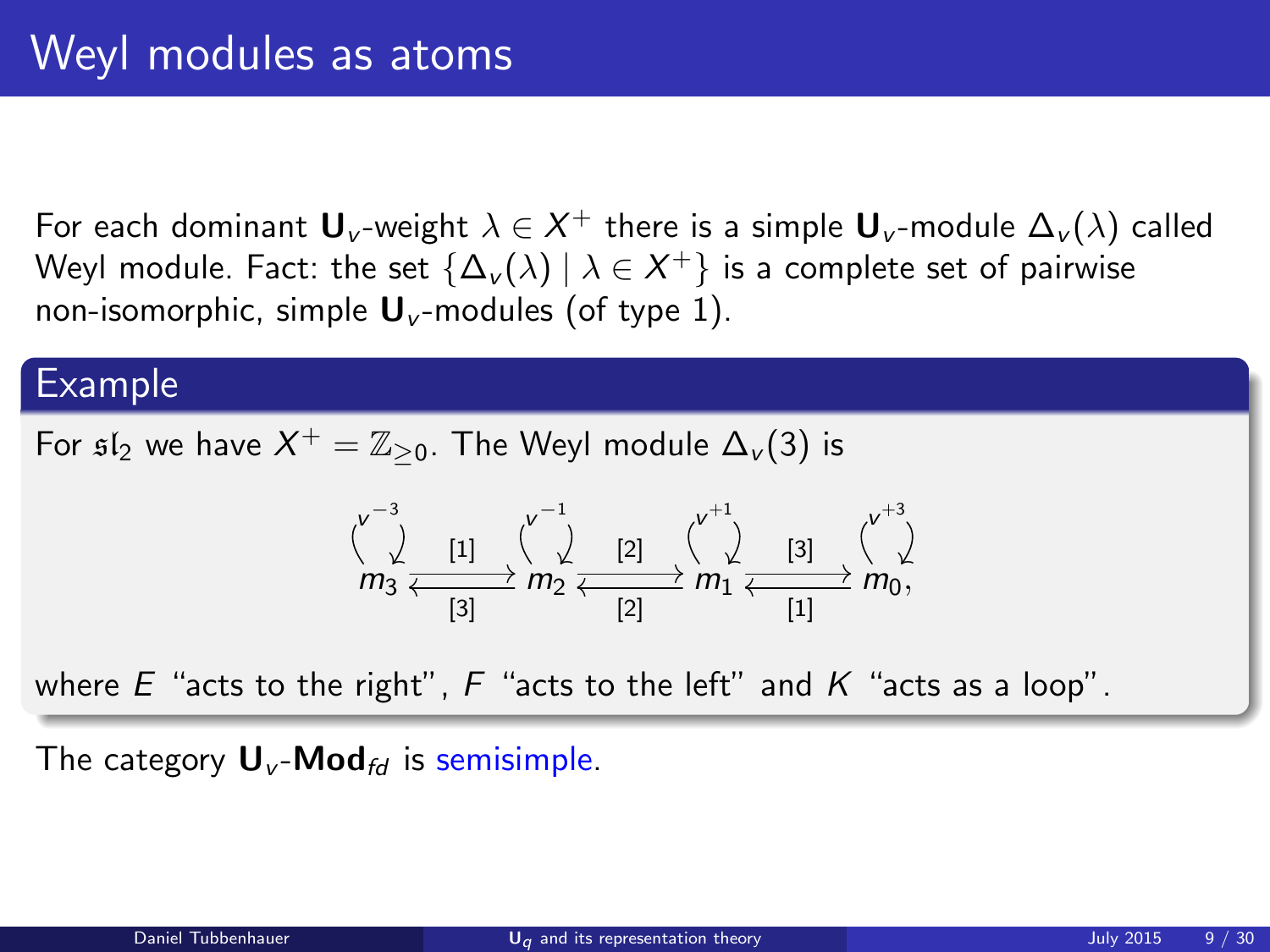Fact: the  $\Delta_{q}(\lambda)$ 's are no longer (semi-)simple in general. But they have unique simple heads  $L_q(\lambda).$  Fact: the set  $\{L_q(\lambda)\ |\ \lambda\in X^+\}$  is a complete set of pairwise non-isomorphic, simple  $U_q$ -modules (of type 1).

### Example

Let  $\mathfrak{g} = \mathfrak{sl}_2$  and q be a complex, primitive third root of unity.  $\Delta_q(3)$  is



The C-span of  $\{m_1, m_2\}$  is now stable under the action of  $\mathbf{U}_q(\mathfrak{sl}_2)$ : this is  $L_q(1)$ . The simple head is  $L_q(3) \cong \Delta_q(3)/L_q(1)$  and is spanned by  $\{m_0, m_3\}$ .

The category  $U_q$ -Mod<sub>fd</sub> is not semisimple in general.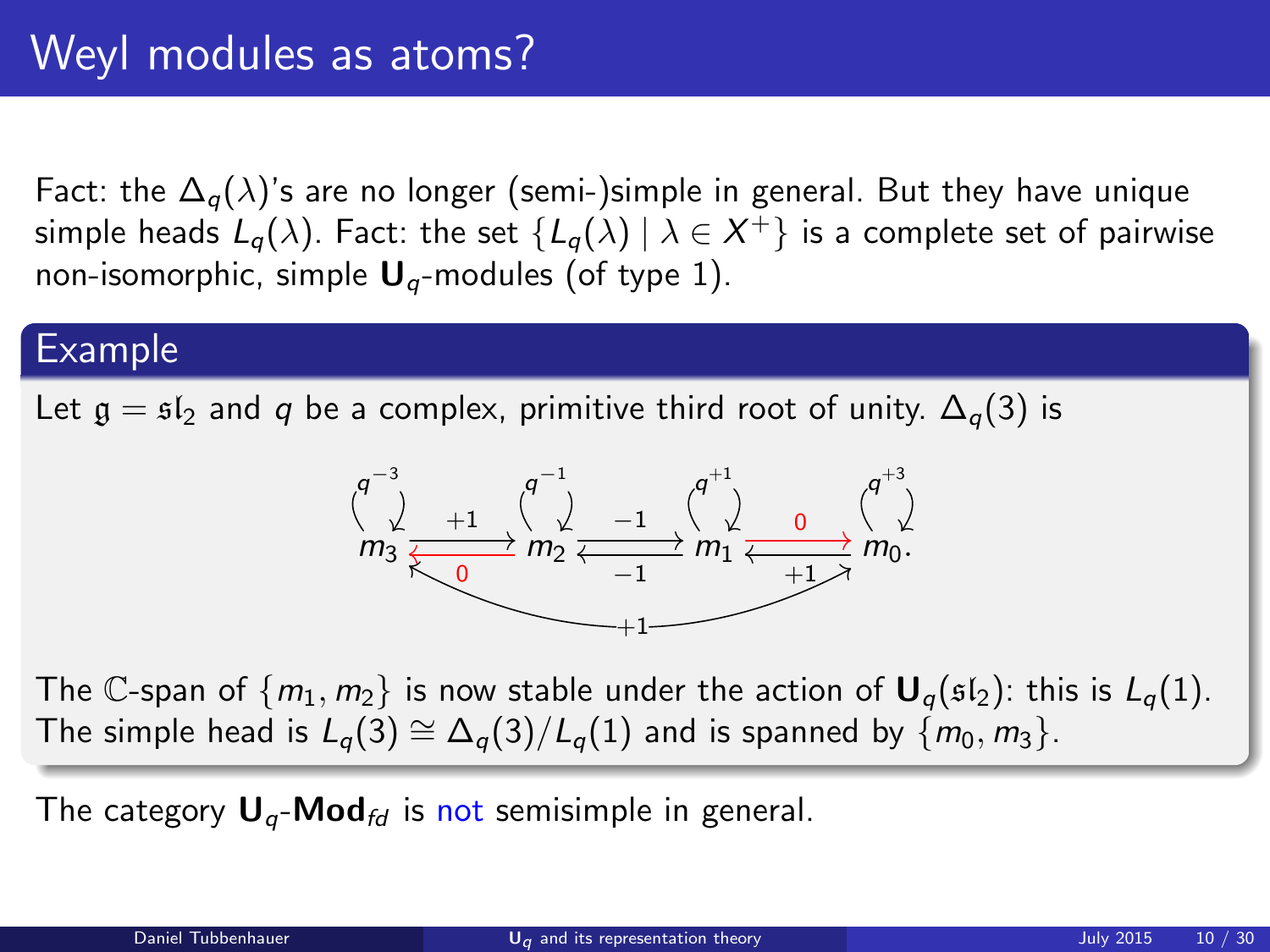Let  $\Delta_q(\lambda)$  be a Weyl module and  $\nabla_q(\lambda)$  its dual. A  $U_q$ -tilting module T is a  $U_q$ -module with a  $\Delta_q$ -filtration and a  $\nabla_q$ -filtration:

<span id="page-10-0"></span>
$$
T = M_0 \supset M_1 \supset \cdots \supset M_{k'} \supset \cdots \supset M_{k-1} \supset M_k = 0,
$$
  

$$
0 = N_0 \subset N_1 \subset \cdots \subset N_{k'} \subset \cdots \subset N_{k-1} \subset N_k = T,
$$

such that  $M_{k'}/M_{k'+1}$  is some  $\Delta_{q}(\lambda)$  and  $N_{k'+1}/N_{k'}$  is some  $\nabla_{q}(\lambda).$ 

#### Example

All  $\mathbf{U}_{v}$ -modules are  $\mathbf{U}_{v}$ -tilting modules.

For our favorite example  $q^3=1\in\mathbb{C}$  and  $\mathfrak{g}=\mathfrak{sl}_2\colon\Delta_q(i)$  is a  $\mathsf{U}_q\text{-tilting}$  module iff  $i = 0, 1$  or  $i \equiv -1 \mod 3$ .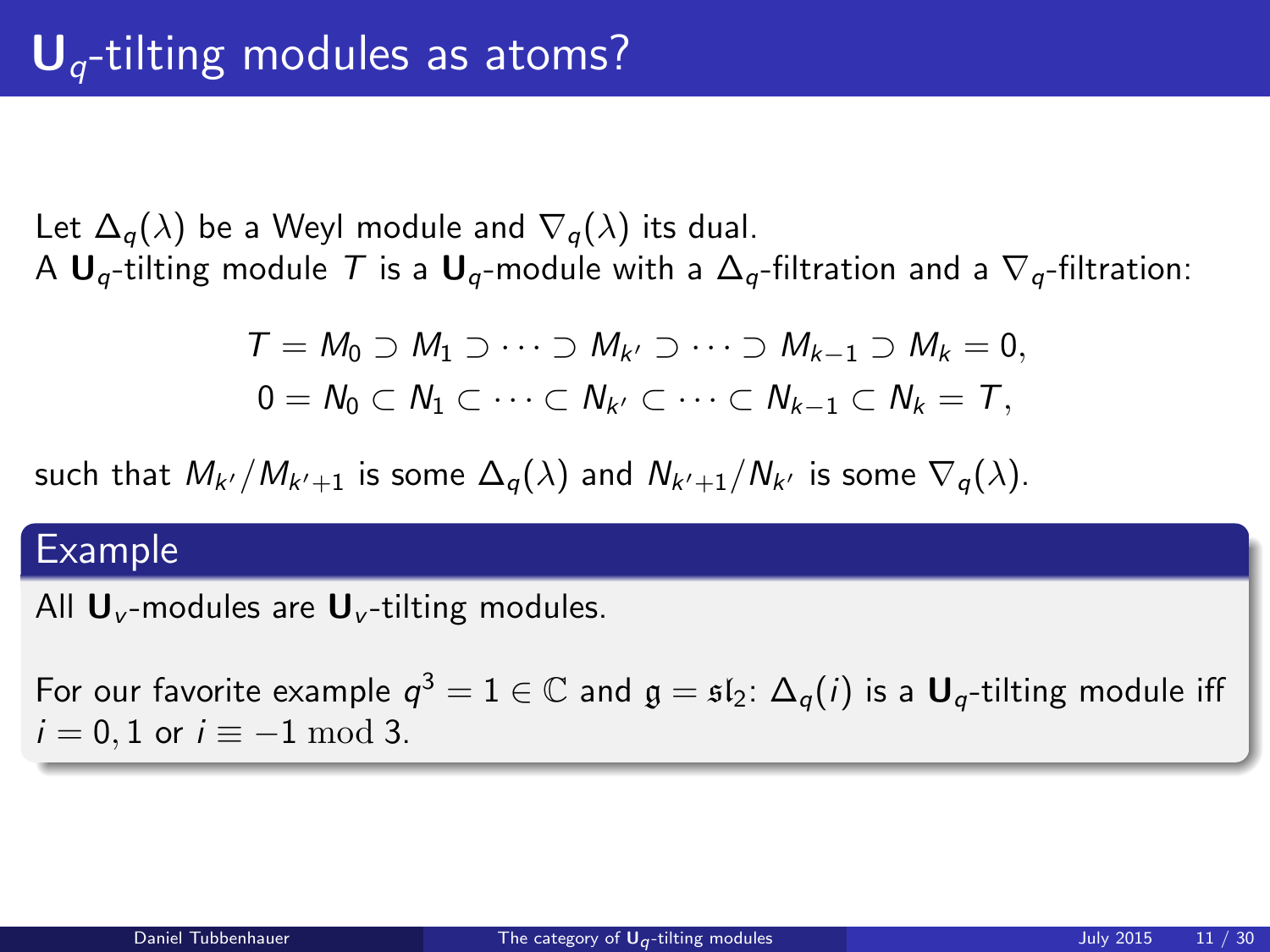## $U_q$ -tilting modules as atoms.

The category of  $U_q$ -tilting modules  $T$  has some nice properties:

- $\bullet$   $\tau$  is closed under finite direct sums and tensor products.
- The indecomposables  $\mathcal{T}_q(\lambda)$  of  $\bm{\mathcal{T}}$  are parametrized by  $\lambda\in\mathcal{X}^+ .$  They have  $\lambda$ as their maximal weight and contain  $\Delta_q(\lambda)$  with multiplicity 1. We have

$$
\Delta_q(\lambda) \stackrel{\iota^{\lambda}}{\longrightarrow} \mathcal{T}_q(\lambda) \stackrel{\pi^{\lambda}}{\longrightarrow} \nabla_q(\lambda).
$$

#### Example

The vector representation  $\Delta_q(1)$  is a  $\mathbf{U}_q(\mathfrak{sl}_2)$ -tilting module. Thus,  $T = \Delta_q(1)^{\otimes d}$ is. Then  $T_q(d)$  is the indecomposable summand of T containing  $\Delta_q(d)$ .

### Example

 $\Delta_q(\lambda)$  is a  $U_q$ -tilting module for minuscule  $\lambda$ . Thus, tensor products of these are.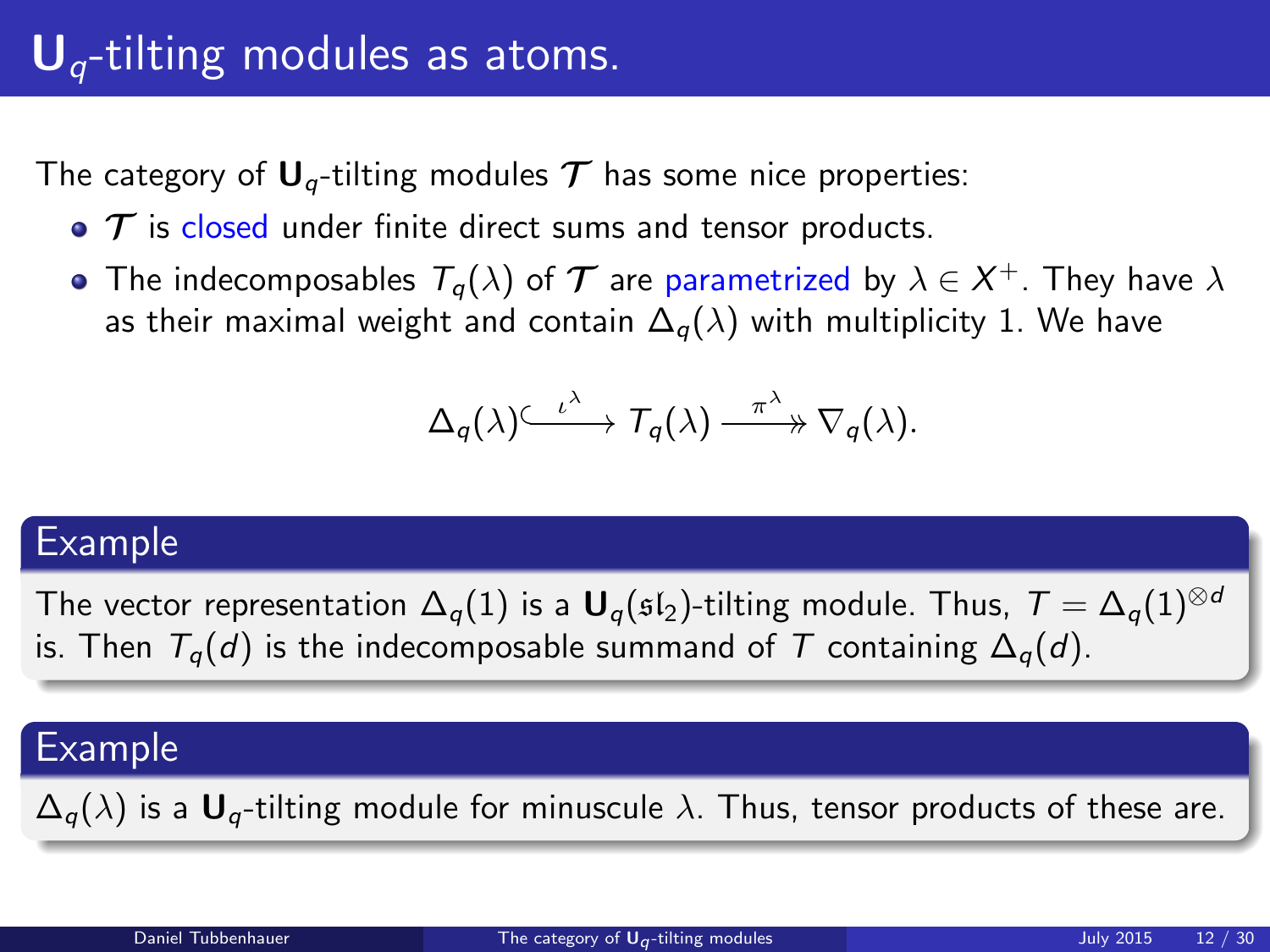We have for all  $\lambda,\mu\in X^+$  that

$$
\operatorname{Ext}^i_{\mathbf{U}_q}(\Delta_q(\lambda), \nabla_q(\mu)) \cong \begin{cases} \mathbb{K}c^{\lambda}, & \text{if } i = 0 \text{ and } \lambda = \mu, \\ 0, & \text{else,} \end{cases}
$$

where  $c^\lambda\colon\Delta_q(\lambda)\to\nabla_q(\lambda)$  is the  $\mathbf{U}_q$ -homomorphisms that sends head to socle.

Assume that M has a  $\Delta_{q}$ -filtration and N has a  $\nabla_{q}$ -filtration.

- We have  $\dim(\mathrm{Hom}_{\mathsf{U}_q}(M,\nabla_q(\lambda)))=(M:\Delta_q(\lambda)).$
- We have  $\dim(\mathrm{Hom}_{\mathsf{U}_q}(\Delta_q(\lambda),N)) = (N : \nabla_q(\lambda)).$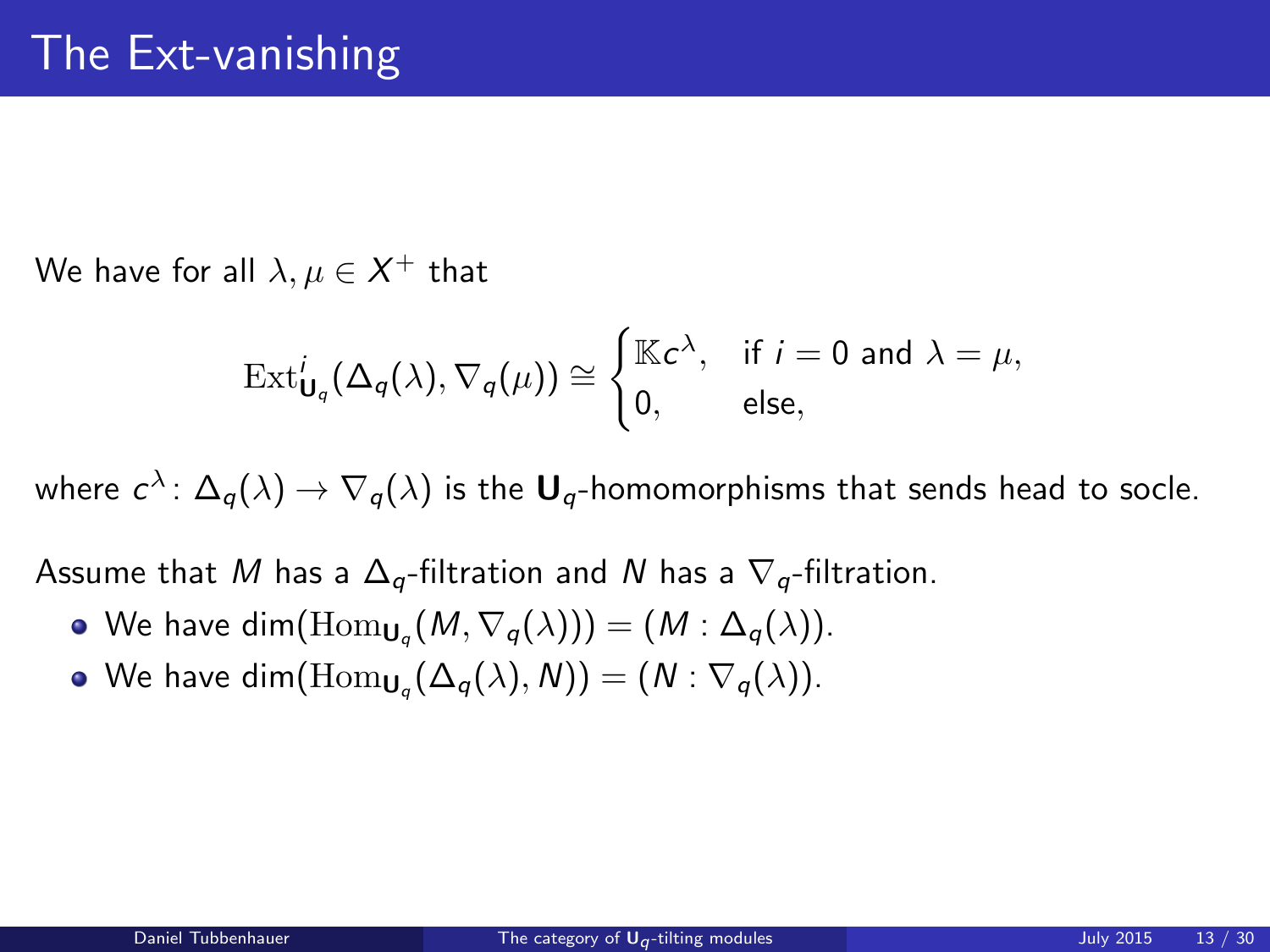$T \in \mathcal{T}$  iff  $\mathrm{Ext}^1_{\mathbf{U}_q}(\mathcal{T}, \nabla_q(\lambda)) = 0 = \mathrm{Ext}^1_{\mathbf{U}_q}(\Delta_q(\lambda), \mathcal{T})$  for all  $\lambda \in \mathcal{X}^+$ .

In particular, if M has a  $\Delta_{q}$ - and N has a  $\nabla_{q}$ -filtration:



In words: any  $U_q$ -homomorphism  $g: \Delta_q(\lambda) \to N$  extends to an  $U_{\sigma}$ -homomorphism  $\overline{g}$ :  $T_{\sigma}(\lambda) \rightarrow N$  whereas any  $U_{\sigma}$ -homomorphism  $f: M \to \nabla_q(\lambda)$  factors through  $T_q(\lambda)$  via  $\overline{f}: M \to T_q(\lambda)$ .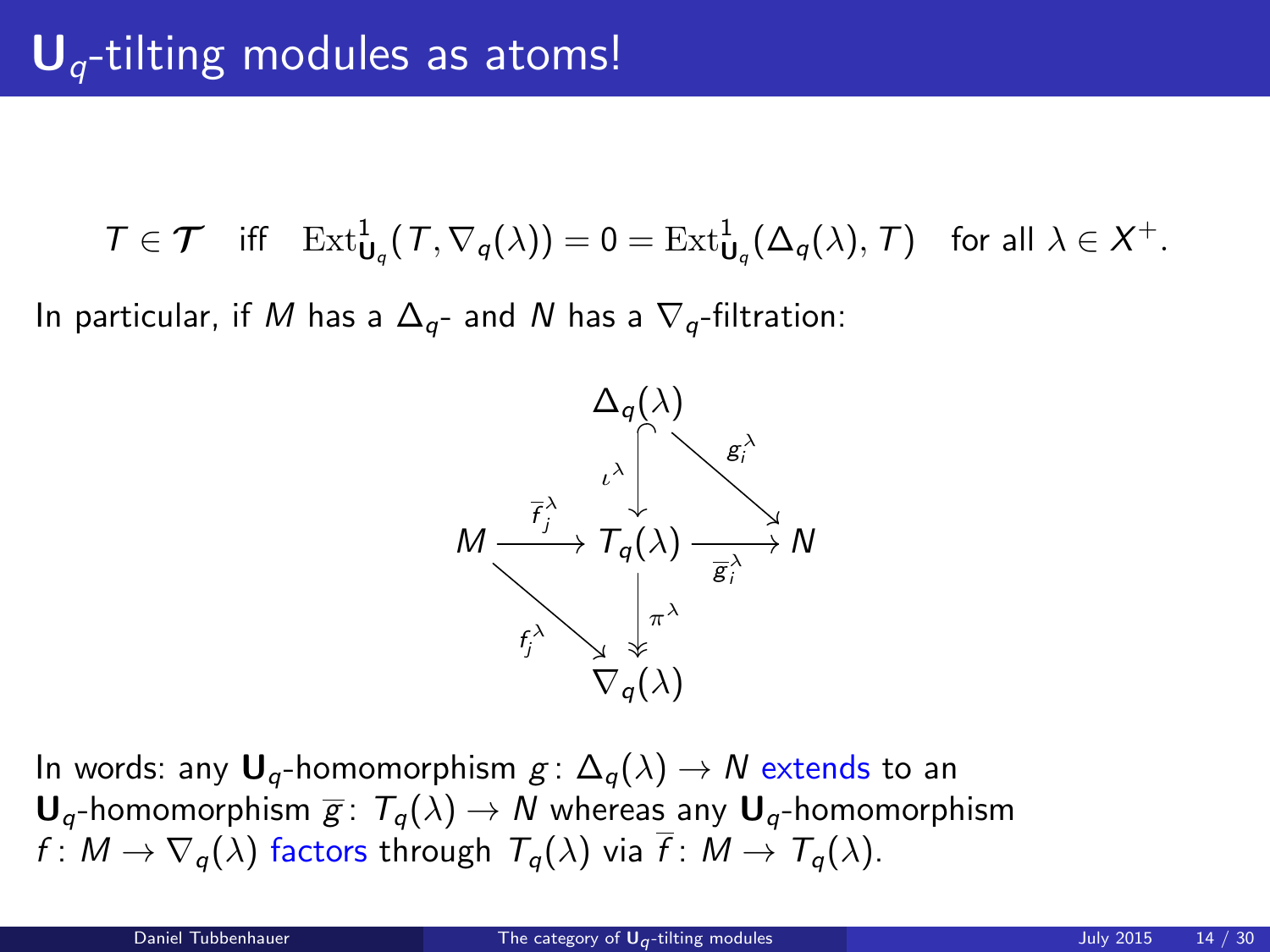Consequence of the discussion before:

$$
\dim(\mathrm{End}_{\mathbf{U}_q}(\mathcal{T}))=\sum_{\lambda\in X^+}(\mathcal{T}:\Delta_q(\lambda))^2=\sum_{\lambda\in X^+}(\mathcal{T}:\nabla_q(\lambda))^2.
$$

Take  $\mathcal{T}=\Delta_q(\lambda)^{\otimes d}.$  If  $\lambda\in X^+$  is minuscule as a  $\sf{U}_q$ -weight, then  $\Delta_q(\lambda)$  is always  ${\sf U}_q\text{-tilting}$  and  $\dim(\text{End}_{{\sf U}_q}(\mathcal{T}))$  is independent of  $\mathbb K$  and  $q$ , since  $\Delta_q(\lambda)$  has a character independent of  $K$  and of  $q$ .

### Example (Schur 1901, de Concini-Procesi 1976)

By Schur-Weyl, we see that

 $\Phi_{\mathrm{SW}} \colon \mathbb{K}[S_d] \twoheadrightarrow \mathrm{End}_{\mathsf{U}_1}(\mathcal{T}) \quad \text{and} \quad \Phi_{\mathrm{SW}} \colon \mathbb{K}[S_d] \xrightarrow{\cong} \mathrm{End}_{\mathsf{U}_1}(\mathcal{T}), \text{ if } n \geq d.$ 

Thus, dim( $\mathbb{K}[S_d]$ ) independent of  $\mathbb K$  and q.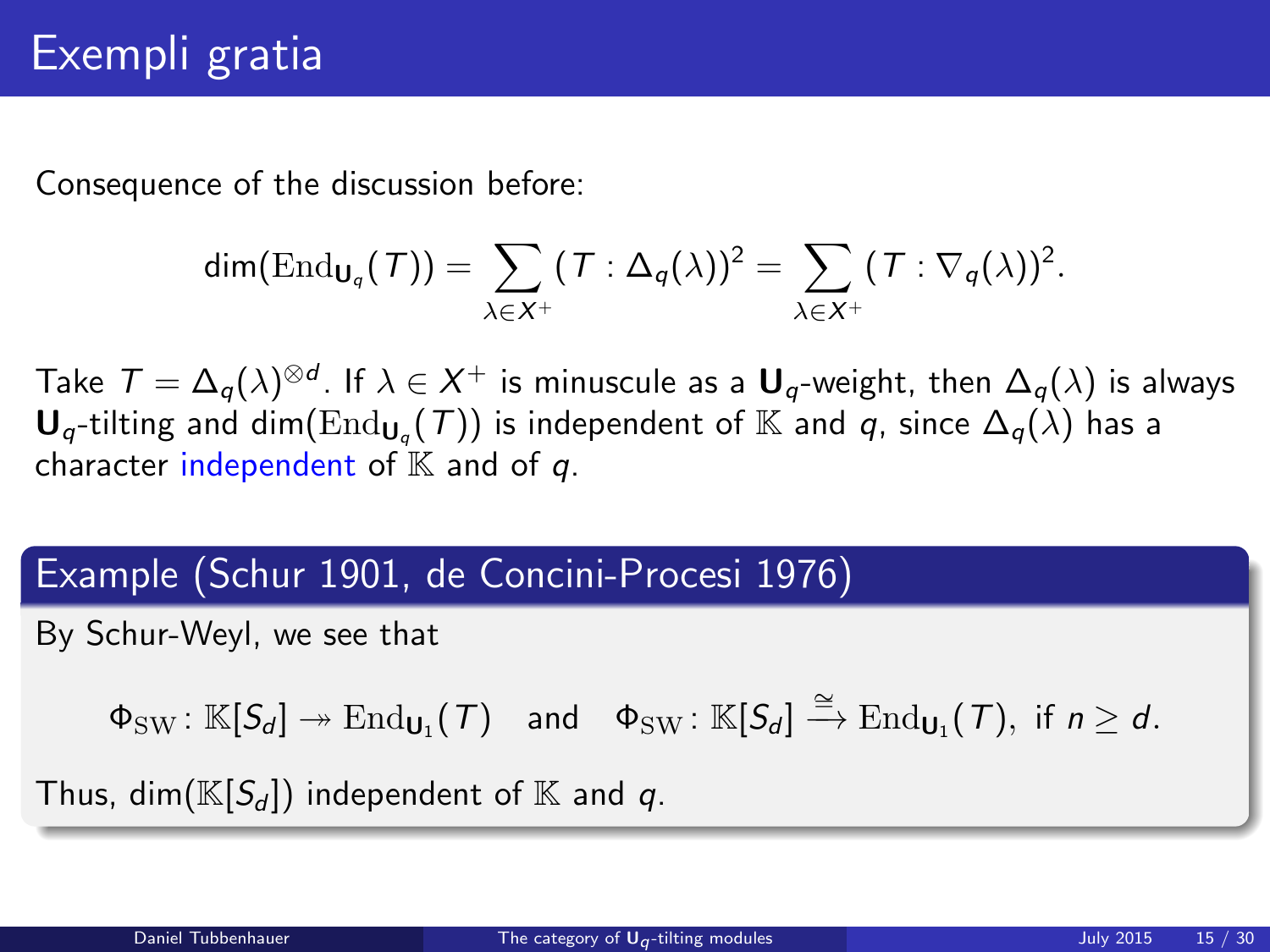## Exempli gratia (Temperley-Lieb without diagrams)

Let us consider our favorite case again. From the construction of  $T<sub>q</sub>(3)$ :

$$
\Delta_q(3) \longrightarrow T_q(3) \longrightarrow \Delta_q(1).
$$

We compute:

$$
{\mathcal T}_\nu=\Delta_\nu(1)\otimes\Delta_\nu(1)\otimes\Delta_\nu(1)\cong\Delta_\nu(3)\oplus\Delta_\nu(1)\oplus\Delta_\nu(1),
$$

whereas

$$
\mathcal{T}_q=\Delta_q(1)\otimes \Delta_q(1)\otimes \Delta_q(1)\cong \mathcal{T}_q(3)\oplus \mathcal{T}_q(1).
$$

In particular, dim( $\text{End}_{\mathbf{U}_{\alpha}(\mathfrak{sl}_2)}(\mathcal{T}_{\nu}) = \text{dim}(\text{End}_{\mathbf{U}_{\alpha}(\mathfrak{sl}_2)}(\mathcal{T}_{\alpha})) = 1^2 + 2^2 = 5.$ 

Note that  $\rm{End}_{U_q(\mathfrak{sl}_2)}(\Delta_q(1)^{\otimes d})$  is the Temperley-Lieb algebra  $\mathcal{TL}_d(\delta)$  introduced by Rumer-Teller-Weyl (1932).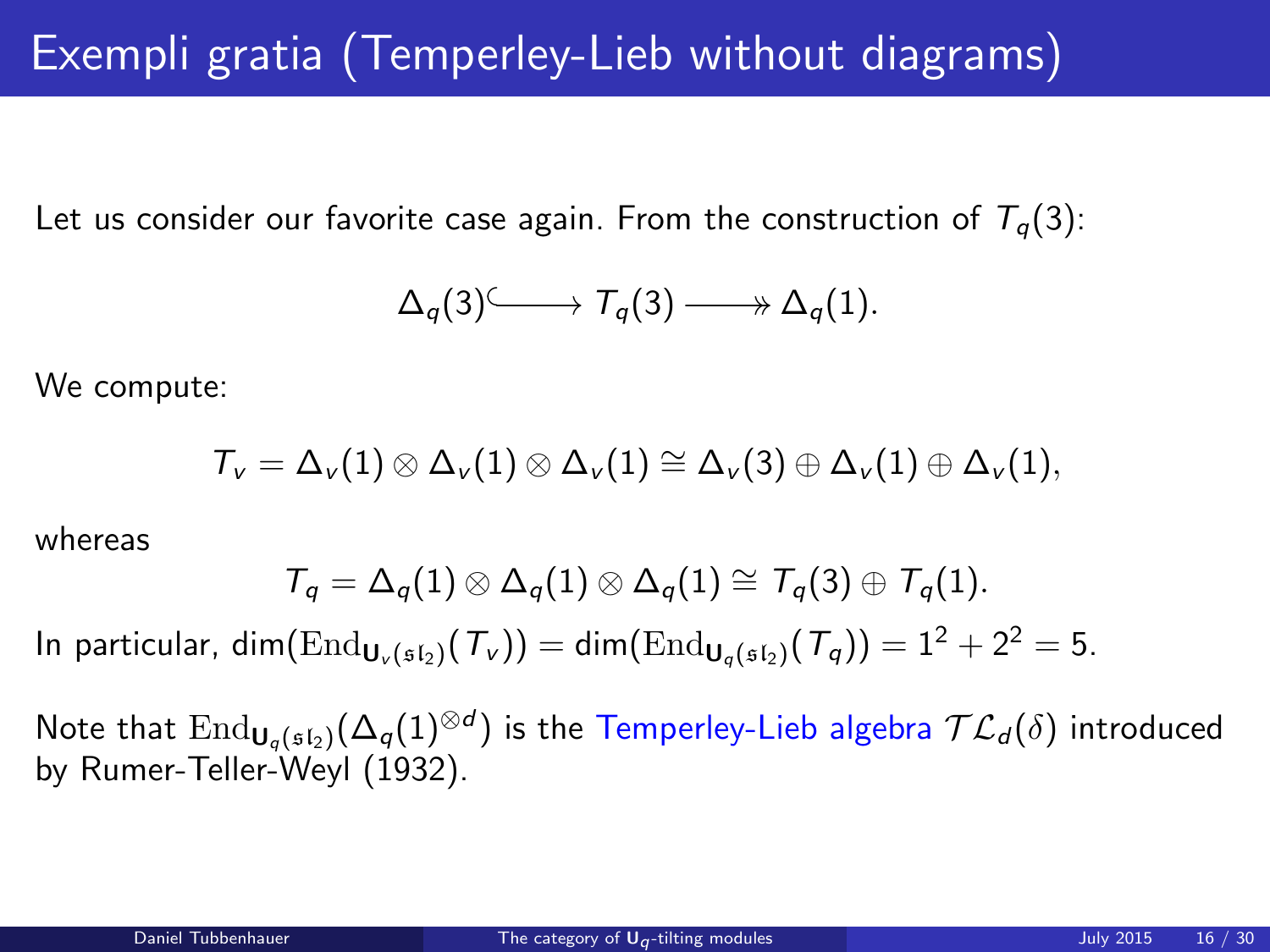### Definition(Graham-Lehrer 1996)

A  $K$ -algebra A is cellular if it has a basis

$$
\{\mathsf c_{ij}^\lambda\mid\lambda\in\mathcal P,\ i,j\in\mathcal I\},\
$$

where  $(\mathcal{P},\leq)$  is a finite poset and  $\mathcal{I}^\lambda$  is a finite set, such that

 $\bullet\,$  The map  $\mathrm{i}\colon A\to A,$   $c_{ij}^\lambda\mapsto c_{ji}^\lambda$  is an anti-isomorphism.

<sup>2</sup> We have (for friends of higher order)

<span id="page-16-0"></span>
$$
ac_{ij}^{\lambda} = \sum_{k \in \mathcal{I}^{\lambda}} r_{ik}(a)c_{kj}^{\lambda} + \text{friends.}
$$

Note that the scalars  $r_{ik}(a)$  do not depend on j. Thus, we think of the basis elements as having "independent bottom and top parts".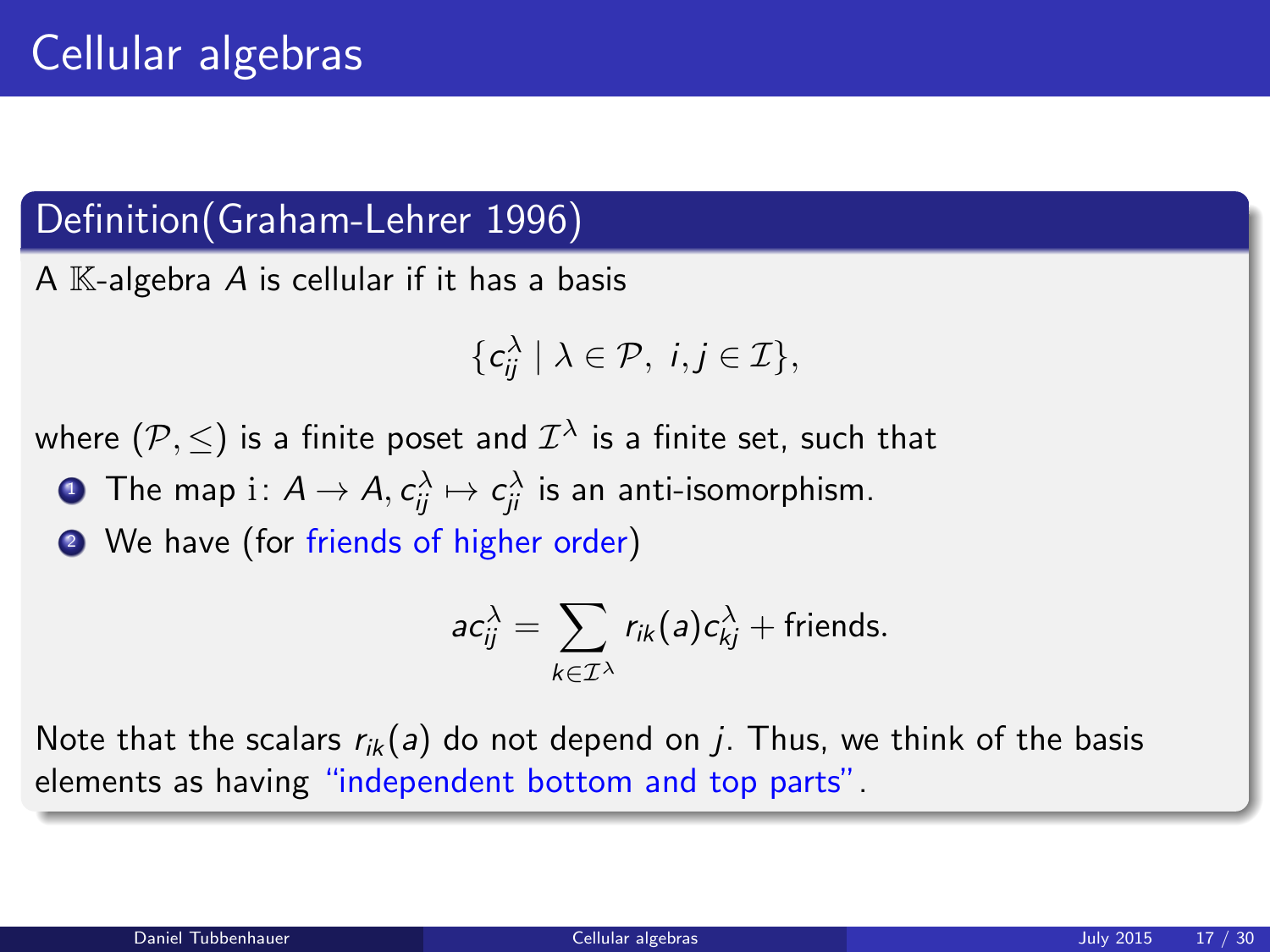## Prototype of a cellular basis

### Example(Specht 1935, Murphy 1995)

 $\mathcal{P} =$  Young diagrams  $\lambda$ ,  $\mathcal{I}^\lambda =$  standard tableaux  $i, j.$ 



Form  $S^\lambda = \{c_j^\lambda\}$  with formal  $c_j^\lambda$  and action given by the  $r_{ik}(s)$ . The set

$$
\{D^{\lambda} = S^{\lambda}/\mathrm{Rad}(S^{\lambda}) \mid \lambda \in \mathcal{P}_0\}
$$

forms a complete set of pairwise non-isomorphic, simple  $\mathbb{K}[S_d]$ -modules.

### Theorem(Graham-Lehrer 1996)

This works in general for cellular algebras.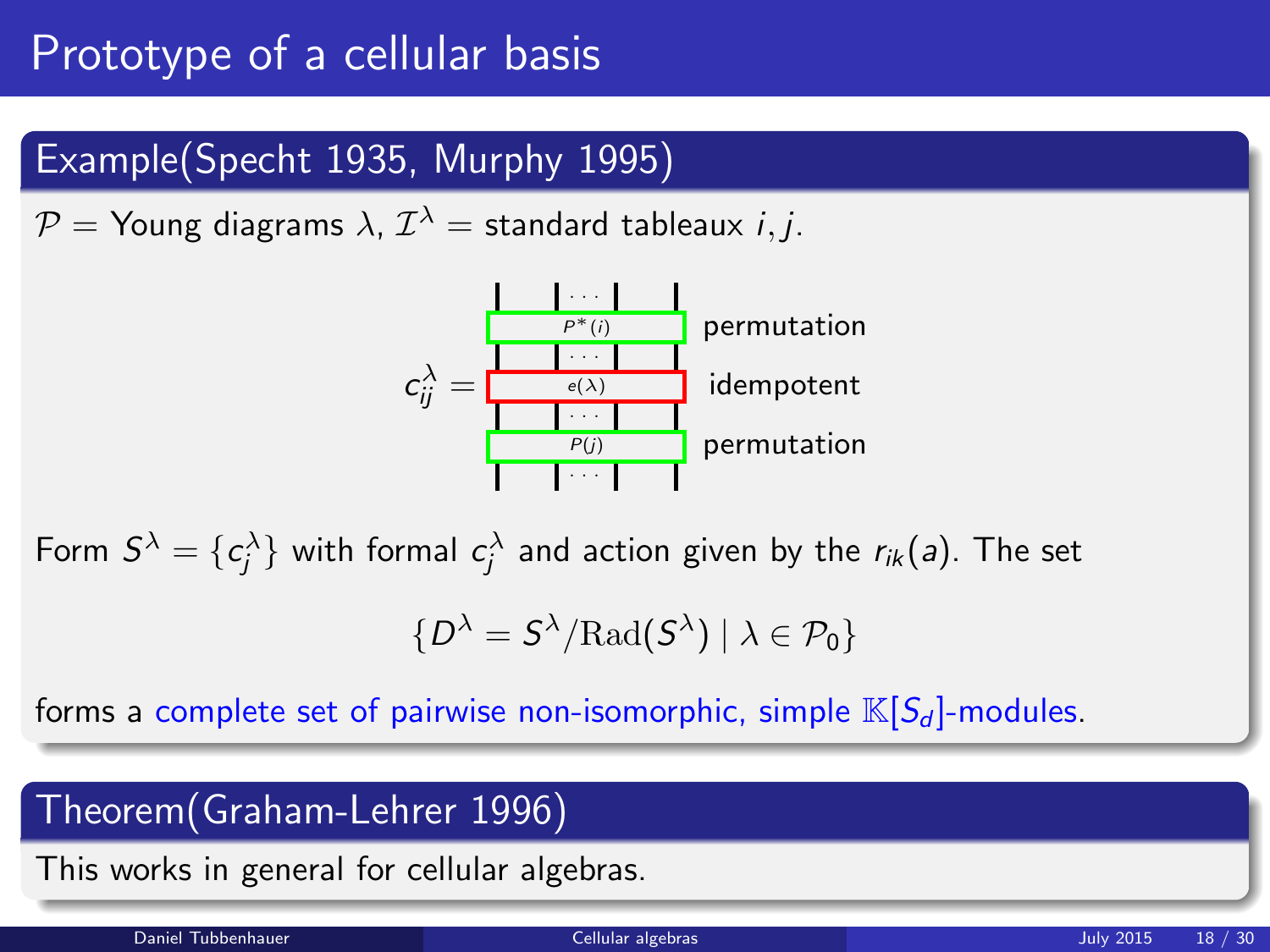# And for  $\mathsf{End}_{\mathsf{U}_q}(\mathcal{T})$ ?

Let  $M$  have a  $\Delta_{q}$ - and  $N$  have  $\nabla_{q}$ -filtration. Consider  $\mathcal{I}^{\lambda}=\{1,\ldots,(N:\nabla_{q}(\lambda))\}$ and  $\mathcal{J}^{\lambda}=\{1,\ldots,(M:\Delta_{q}(\lambda))\}$ . By Ext-vanishing, we have diagrams



Take any bases  $\mathcal{F}^\lambda=\{f_j^\lambda\colon M\to \nabla_q(\lambda)\mid j\in\mathcal{J}^\lambda\}$  of  $\text{Hom}_{\mathsf{U}_q}(M,\nabla_q(\lambda))$  and  $G^{\lambda} = \{g_i^{\lambda} \colon \Delta_q(\lambda) \to N \mid i \in \mathcal{I}^{\lambda}\}\,$  of  $\mathrm{Hom}_{\mathsf{U}_q}(\Delta_q(\lambda), N)$ . Set

<span id="page-18-0"></span>
$$
c_{ij}^{\lambda}=\overline{g}_{i}^{\lambda}\circ\overline{f}_{j}^{\lambda}\in\mathrm{Hom}_{\mathsf{U}_{q}}(M,N)
$$

for each  $\lambda \in X^+$  and all  $i \in {\cal I}^\lambda, j \in {\cal J}^\lambda.$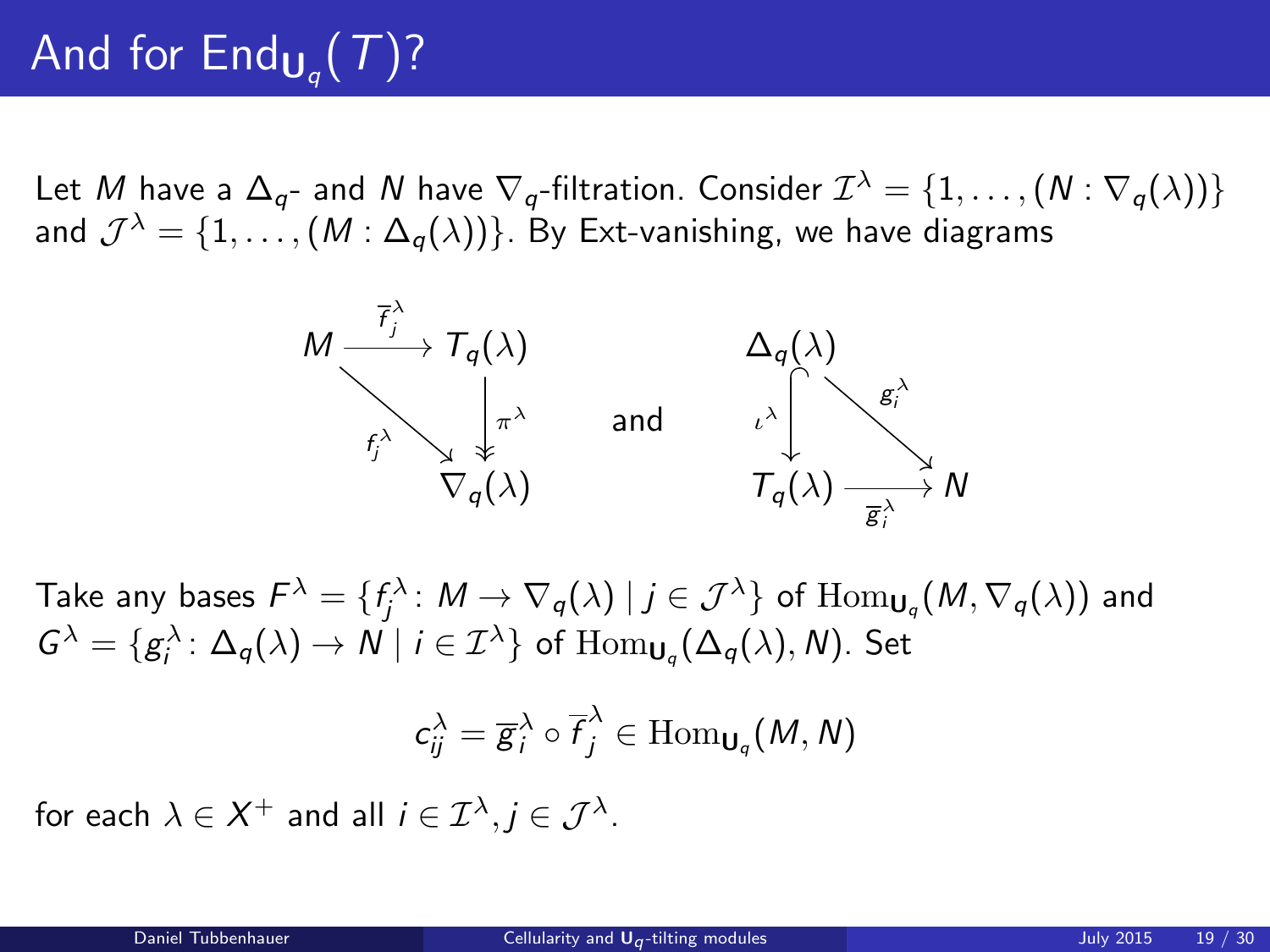# $\mathsf{End}_{\mathsf{U}_q}(\mathcal{T})$  is prototypical cellular

Cell datum:

$$
\bullet \; (\mathcal{P}, \leq) = (\{\lambda \in X^+ \mid (T : \nabla_q(\lambda)) = (T : \Delta_q(\lambda)) \neq 0\}, \leq_X).
$$

• 
$$
\mathcal{I}^{\lambda} = \{1, ..., (\mathcal{T} : \nabla_q(\lambda))\} = \{1, ..., (\mathcal{T} : \Delta_q(\lambda))\} = \mathcal{J}^{\lambda}
$$
 for each  $\lambda \in \mathcal{P}$ .

- $\mathbb{K}\text{-}$ linear anti-involution i $:\text{End}_{\mathsf{U}_q}(\mathcal{T})\to \text{End}_{\mathsf{U}_q}(\mathcal{T}), \phi\mapsto \mathcal{D}(\phi).$
- Note that  $\mathcal{D}(\Delta_a(\lambda)) \cong \nabla_a(\lambda)$  and  $\mathcal{D}(\nabla_a(\lambda)) \cong \Delta_a(\lambda)$ .

• Cellular basis 
$$
\{c_{ij}^{\lambda} \mid \lambda \in \mathcal{P}, i, j \in \mathcal{I}^{\lambda}\}.
$$

#### Theorem

This gives a cellular datum on  $\mathrm{End}_{\mathsf{U}_q}(\mathcal{T})$  for any  $\mathsf{U}_q\text{-tilting}$  module  $\mathcal{T}.$ 

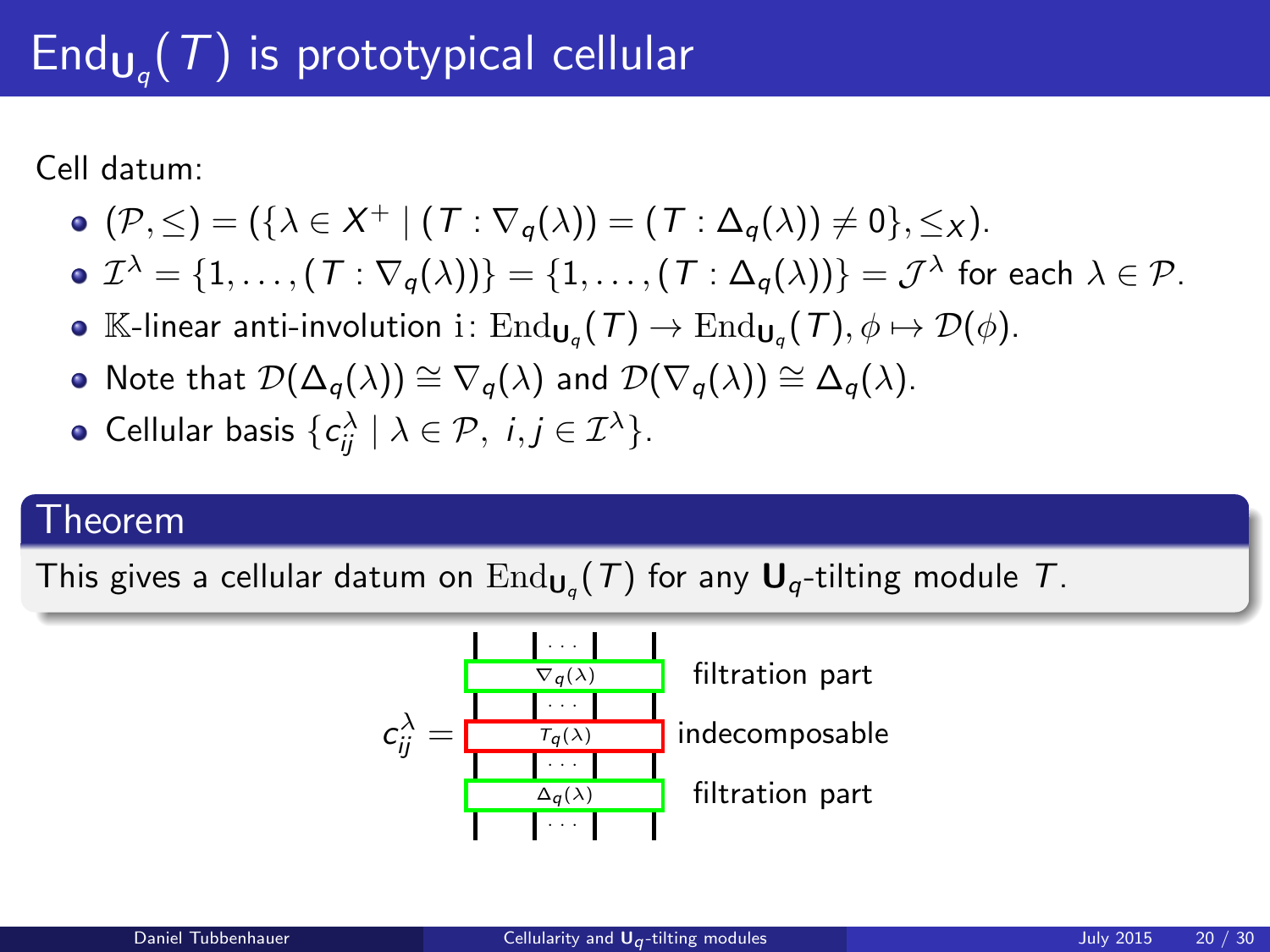## Exempli gratia (generic Temperley-Lieb)

Take  $\mathbb{K}=\mathbb{C}$  and  $\mathcal{T}=\Delta_{\nu}(1)^{\otimes 3}\cong \Delta_{\nu}(3)\oplus \Delta_{\nu}'(1)\oplus \Delta_{\nu}'(1).$  Then  $\mathcal{P}=\{1,3\}.$ 

We have  $\mathcal{I}^1=\{1,2\}$  and  $\mathcal{I}^3=\{1\}.$  Thus, we have a basis



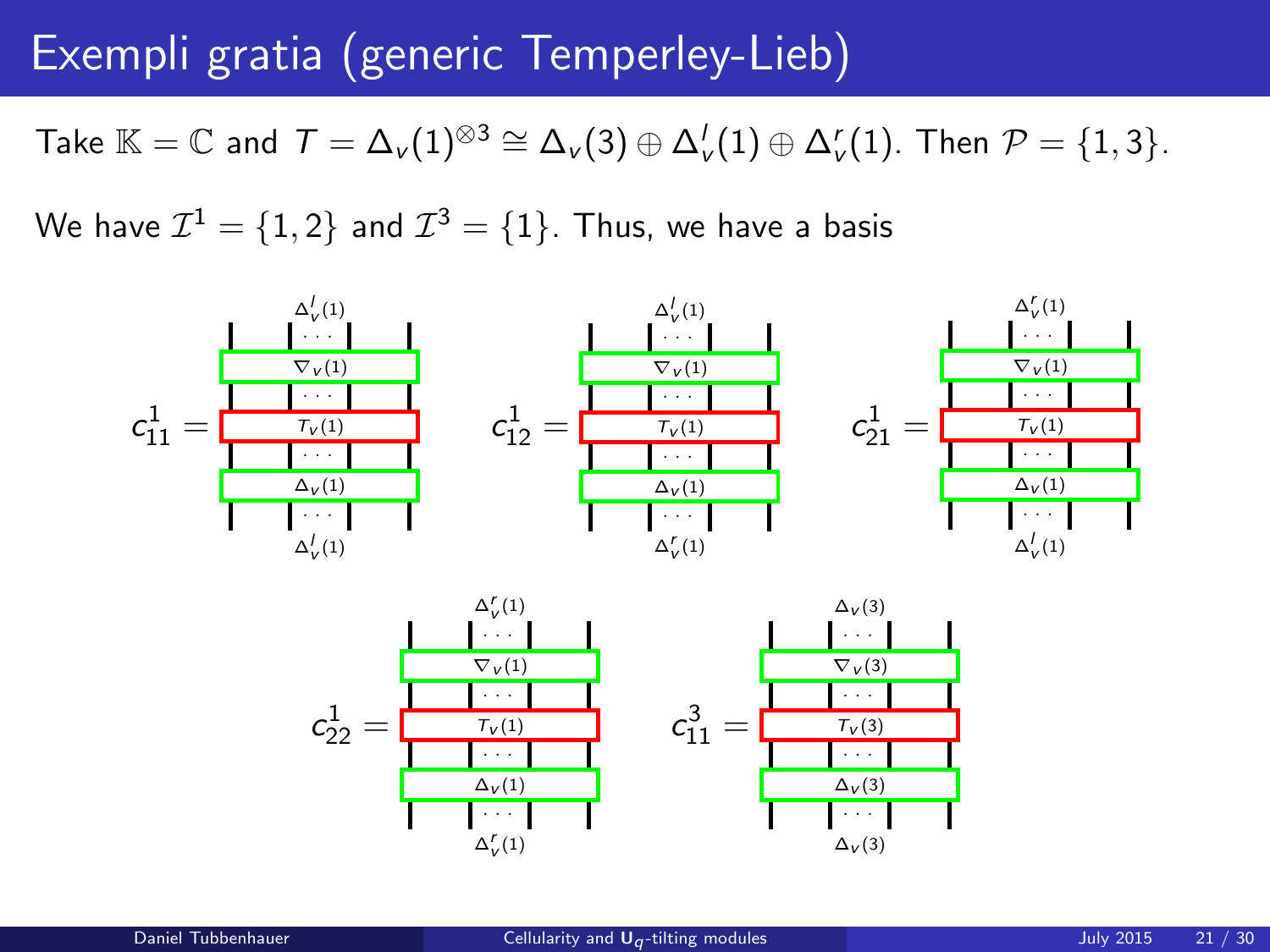## Exempli gratia (roots of unity Temperley-Lieb)

Take  $T = \Delta_a(1)^{\otimes 3} \cong T_a(3) \oplus T_a(1)$ . Then  $\mathcal{P} = \{1, 3\}$ .

We have  $\mathcal{I}^1=\{1,2\}$  and  $\mathcal{I}^3=\{1\}.$  Consider  $1\in\mathcal{I}^1$  as indexing the factor  $\Delta_q(1)$ of  $\mathcal{T}_q(1)$  and  $2\in\mathcal{I}^1$  the factor  $\Delta_q(1)$  of  $\mathcal{T}_q(3).$  Thus, we have a basis



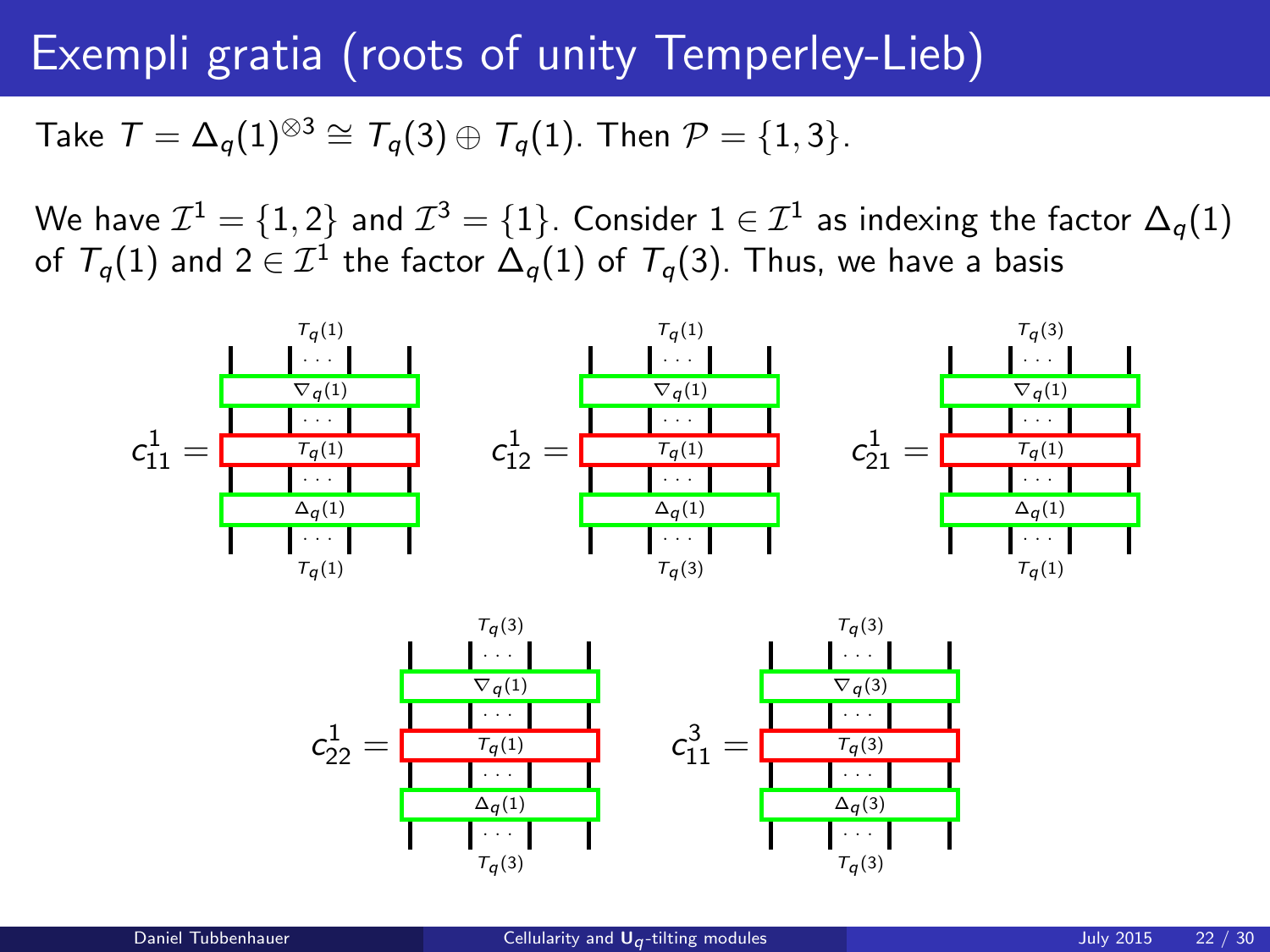# Cellular pairing and simple  $\mathrm{End}_{\mathsf{U}_q}(\mathcal{T})$ -modules

Let  $\mathcal T$  be a  $\mathsf U_q\text{-tilting}$  module. For  $\lambda\in\mathcal P$  define  $\vartheta^\lambda$  via

$$
i(h) \circ g = \vartheta^{\lambda}(g, h)c^{\lambda}, \quad g, h \in C(\lambda) = \text{Hom}_{\mathsf{U}_q}(\Delta_q(\lambda), T).
$$

Define  $\mathcal{P}_0 = \{ \lambda \in \mathcal{P} \mid \vartheta^\lambda \neq 0 \}$  and  $\mathrm{Rad}(\lambda) = \{ g \in C(\lambda) \mid \vartheta^\lambda(g, C(\lambda)) = 0 \}.$ 

### Theorem(Graham-Lehrer – reinterpreted)

The set

$$
\{L(\lambda) = C(\lambda)/{\rm Rad}(\lambda) \mid \lambda \in \mathcal{P}_0\}
$$

is a complete set of pairwise non-isomorphic, simple  $\mathrm{End}_{\mathsf{U}_q}(\mathcal{T})$ -modules.

 $\lambda \in \mathcal{P}_0$  iff  $T_a(\lambda)$  is a summand of T. Moreover,

<span id="page-22-0"></span>
$$
\dim(L(\lambda))=m_{\lambda}, \quad T \cong \bigoplus_{\lambda \in X^+} T_q(\lambda)^{\oplus m_{\lambda}}.
$$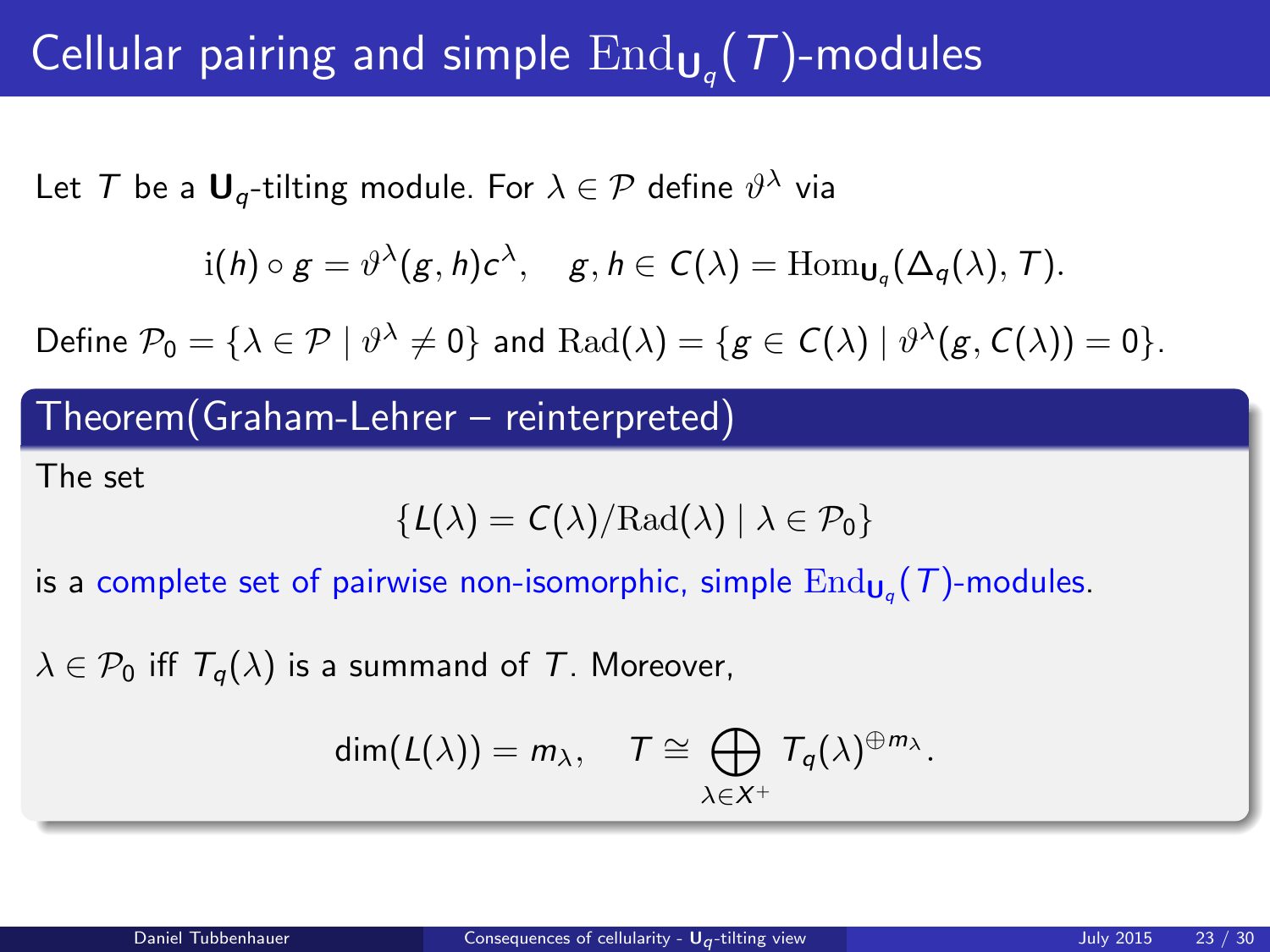## Exempli gratia (Temperley-Lieb again)

Because  $\overline{\tau}_v \cong \Delta_v(3) \oplus \Delta_v(1) \oplus \Delta_v(1)$  and  $\overline{\tau}_q \cong \overline{\tau}_q(3) \oplus \overline{\tau}_q(1)$  we see that  $P_0 = \{1, 3\}$  in both cases.

In the generic case:

$$
C(3) = L(3) = \{g_1^3 \colon \Delta_v(3) \to \mathcal{T}_v\}, \ \ C(1) = L(1) = \{g_j^1 \colon \Delta_v(1) \to \mathcal{T}_v \mid j = 1, 2\},
$$
  
dim $(L(3)) = 1$  and dim $(L(1)) = 2$ .

In the non-semisimple case:

$$
C(3) = L(3) = \{g_1^3 \colon \Delta_q(3) \to T_q\}, \qquad C(1) = \{g_j^1 \colon \Delta_q(1) \to T_q \mid j = 1, 2\},
$$
  
dim $(L(3)) = 1$  and dim $(L(1)) = 1$ .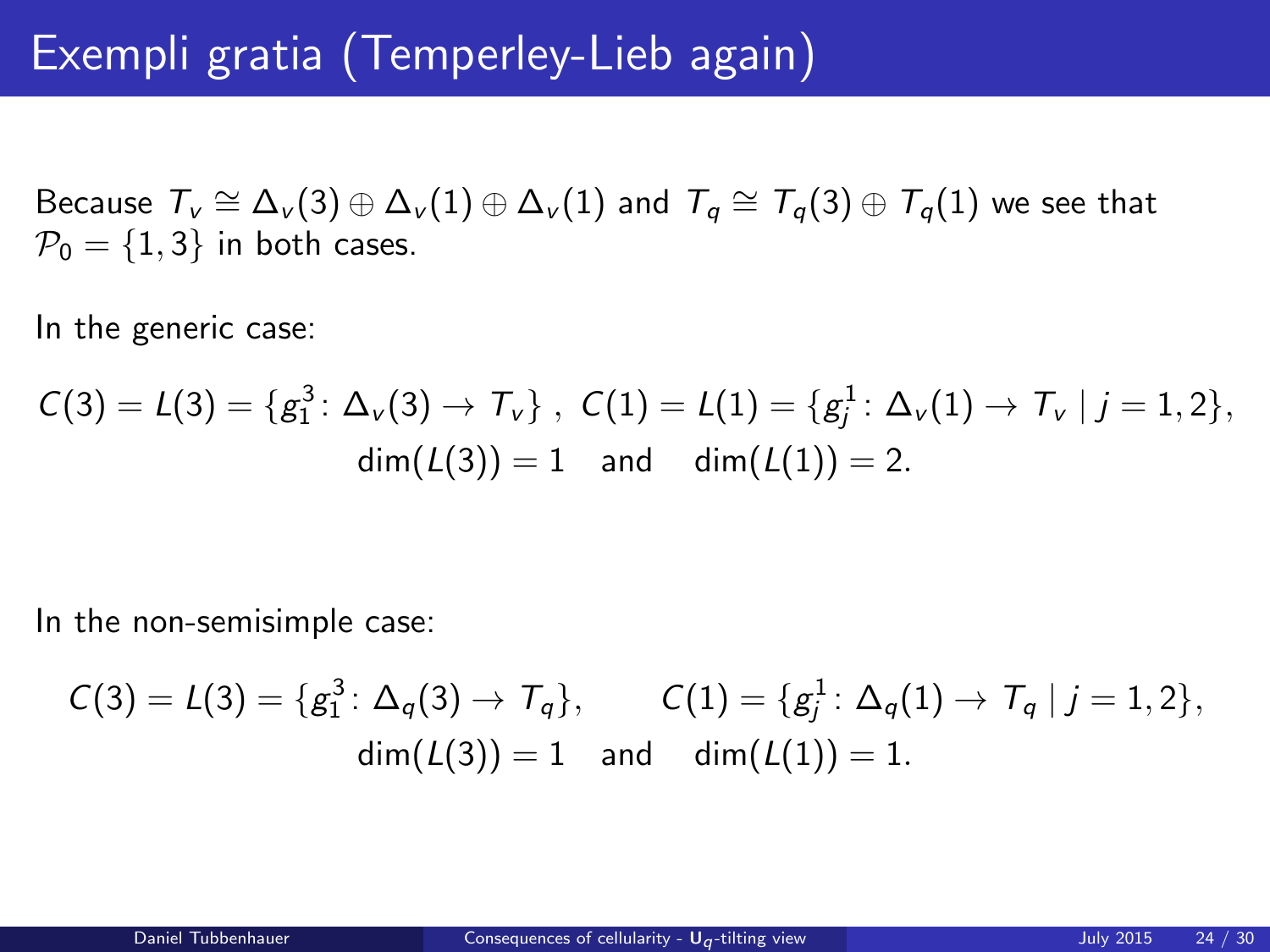### Theorem(Graham-Lehrer 1996)

Let A be a cellular algebra with cell modules  $C(\lambda)$  and simple modules  $L(\lambda)$ .

A is semisimple  $\Leftrightarrow C(\lambda) = L(\lambda)$  for all  $\lambda \in \mathcal{P}_0$ .

We can prove an alternative statement in our framework.

#### Theorem

The algebra  $\mathrm{End}_{\mathsf{U}_q}(\mathcal{T})$  is semisimple iff  $\mathcal{T}$  is a semisimple  $\mathsf{U}_q$ -module.

### **Corollary**

The algebra  $\mathrm{End}_{\mathsf{U}_q}(\mathcal{T})$  is semisimple iff  $\mathcal T$  has only simple Weyl factors. Check this e.g. via Jantzen's sum formula.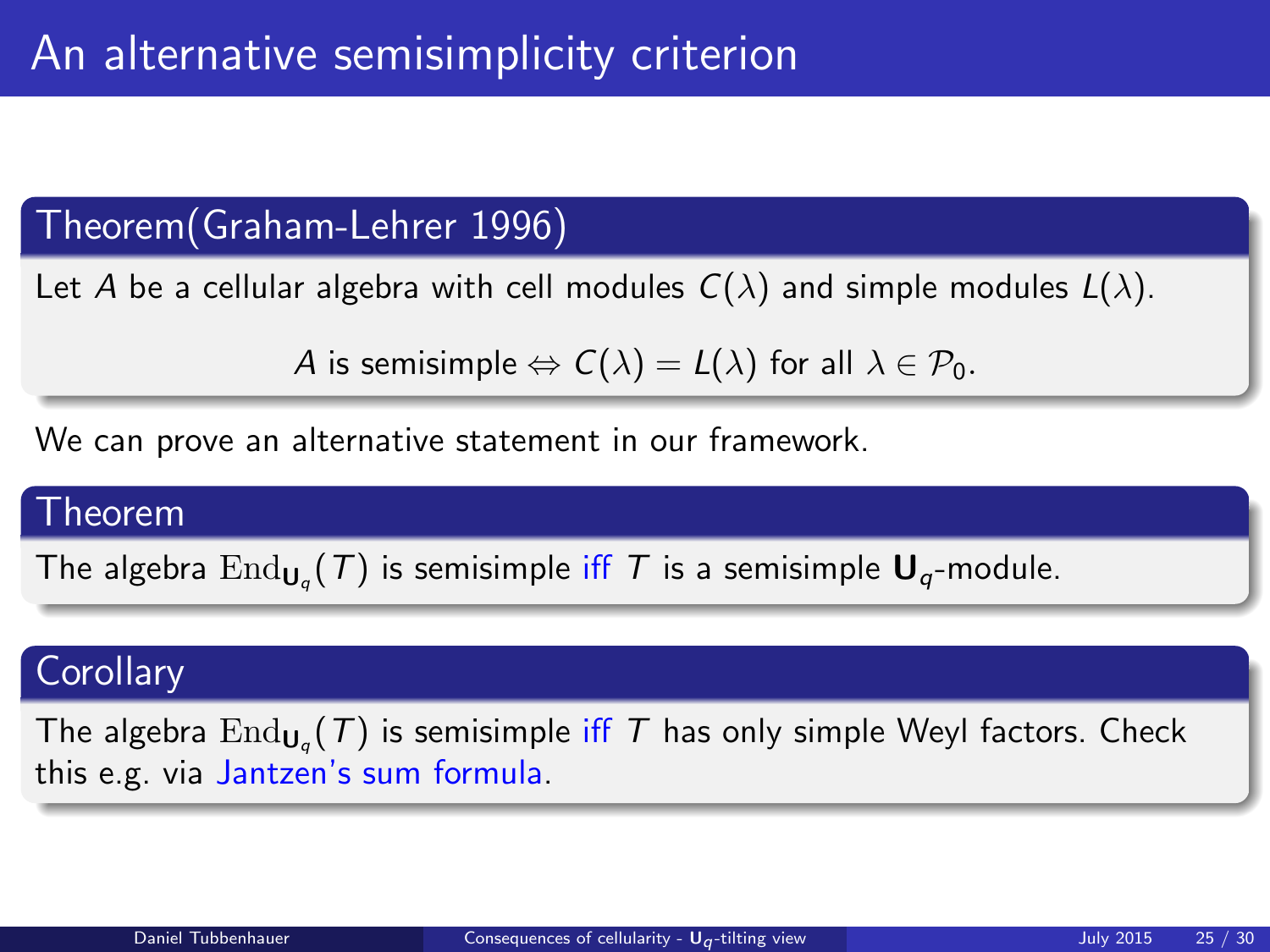Because  $\varGamma_v\cong\Delta_v(3)\oplus\Delta_v(1)\oplus\Delta_v(1)$ , and  $\Delta_v(3)$  and  $\Delta_v(1)$  are simple Weyl factors, we see that  $\text{End}_{\mathbf{U}_{\nu}(\mathfrak{sl}_2)}(\mathcal{T}_{\nu})$  is semisimple.

 $T_q$  has a Weyl factor of the form  $\Delta_q(3)$ . This is a non-simple Weyl factor and thus,  $\text{End}_{\mathbf{U}_q(\mathfrak{sl}_2)}(\mathcal{T}_q)$  is non-semisimple.

Similarly:  $\mathcal{TL}_d(\delta) \cong \mathrm{End}_{\mathsf{U}_q(\mathfrak{sl}_2)}(\Delta_q(1)^{\otimes d})$  with  $\delta \neq 0$  is semisimple iff  $q$  is not a root of unity in  $\mathbb K$  or  $d < \text{ord}(q^2)$ .

#### Maschke – reinterpreted

Similar as for  $\mathfrak{g} = \mathfrak{sl}_2$ : take  $\mathfrak{g} = \mathfrak{sl}_n$  for  $n \geq d$  and it follows that  $\mathbb{K}[S_d] \cong \mathrm{End}_{\mathsf{U}_1(\mathfrak{sl}_n)}(\Delta_1(\omega_1)^{\bar{\otimes}d})$  is semisimple iff  $\mathrm{char}(\mathbb{K})$  does not divide  $d!$ . Mutatis mutandis in case of the Iwahori-Hecke algebra.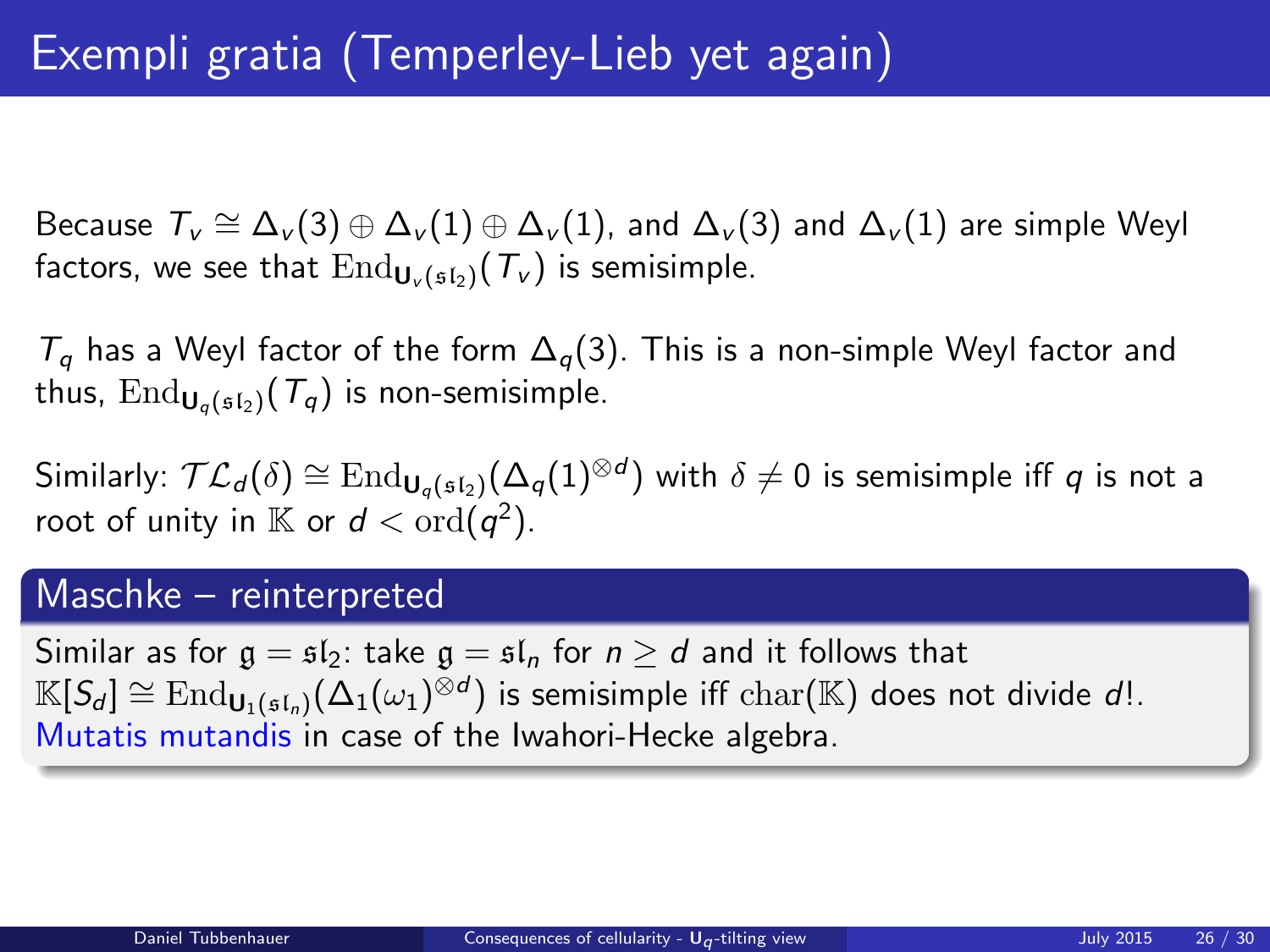Note that our approach generalizes, for example to the infinite dimensional world (e.g. parabolic category  $O^p$ ): the following list is just the tip of the iceberg.

The following algebras fit in our set-up as well:

 $\bullet$  The Iwahori-Hecke algebra of type **A**, by Schur-Weyl duality:

 $\Phi_{q \text{SW}} \colon \mathcal{H}_d(q) \twoheadrightarrow \text{End}_{\mathsf{U}_q}(\mathcal{T}) \quad \text{and} \quad \Phi_{q \text{SW}} \colon \mathcal{H}_d(q) \xrightarrow{\cong} \text{End}_{\mathsf{U}_q}(\mathcal{T}), \text{ if } n \geq d.$ 

This includes  $\mathbb{K}[S_d]$  for  $char(\mathbb{K}) = p > 0$ .

- **•**  $\mathfrak{sl}_2$ -related algebras like Temperley-Lieb  $\mathcal{TL}_d(\delta)$ .
- <span id="page-26-0"></span> $\mathsf{Spider}\ \mathsf{algebras}\ \mathop{\mathrm{End}}\nolimits_{\mathsf{U}_q(\mathfrak{sl}_n)}(\Delta_q(\omega_{i_1})\otimes\dots\otimes\Delta_q(\omega_{i_d})).$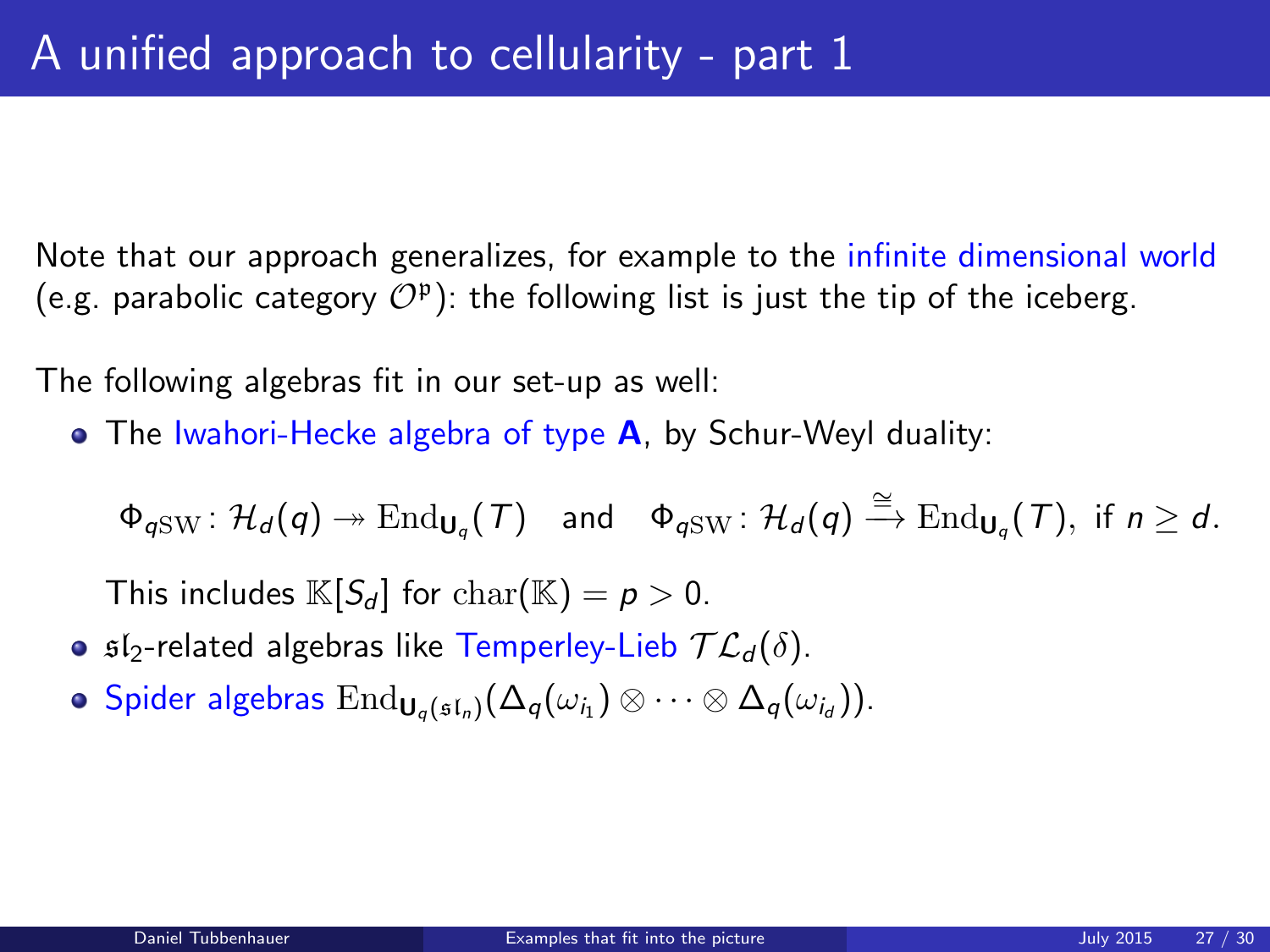• Take  $\mathfrak{g} = \mathfrak{gl}_{m_1} \oplus \cdots \oplus \mathfrak{gl}_{m_r}$  with  $m_1 + \cdots + m_r = m$  and let V be the vector representation of  ${\sf U}_1(\mathfrak{gl}_m)$  restricted to  ${\sf U}_1={\sf U}_1(\mathfrak{g})$ . Use  $\, \mathcal{T} = V^{\otimes d}$  and

 $\Phi_{\text{cl}}\colon \mathbb{C}[\mathbb{Z}/r\mathbb{Z}\wr S_d]\twoheadrightarrow \text{End}_{\mathbf{U}_1}(\mathcal{T})$  and  $\Phi_{\text{cl}}\colon \mathbb{C}[\mathbb{Z}/r\mathbb{Z}\wr S_d]\stackrel{\cong}{\to} \text{End}_{\mathbf{U}_1}(\mathcal{T}), \text{ if } m\geq d.$ 

This gives the cyclotomic analogon of the first point above.

• Let  $U_q = U_q(q)$ . We get in the quantized case

 $\Phi_{qcl} \colon \mathcal{H}_{d,r}(q) \twoheadrightarrow \text{End}_{\mathsf{U}_q}(\mathcal{T}) \quad \text{and} \quad \Phi_{qcl} \colon \mathcal{H}_{d,r}(q) \xrightarrow{\cong} \text{End}_{\mathsf{U}_q}(\mathcal{T}), \text{ if } m \geq d,$ 

where  $\mathcal{H}_{d,r}(q)$  is the Ariki-Koike algebra.

 $\bullet$  Special cases are Iwahori-Hecke algebras of type **B**.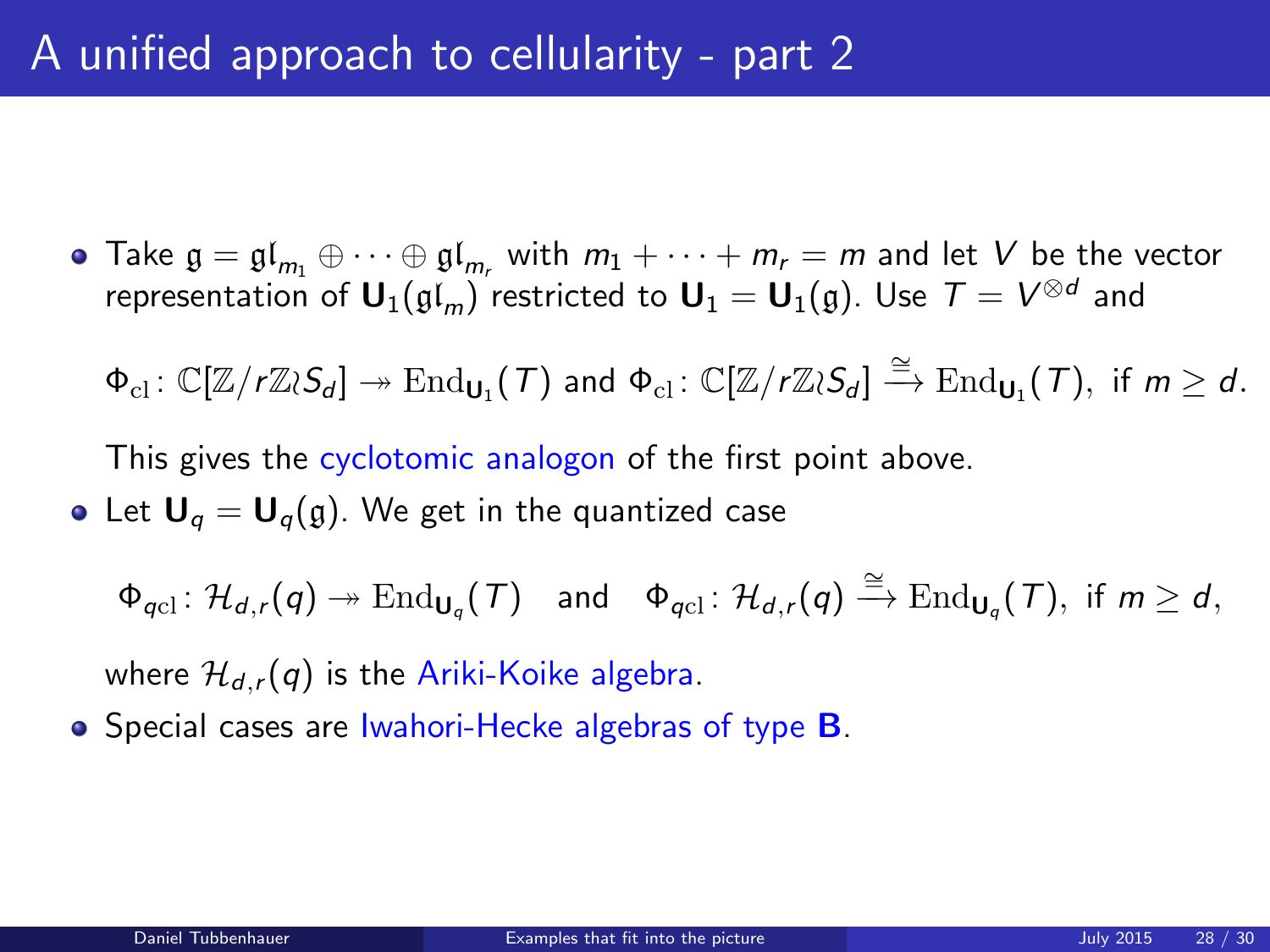## A unified approach to cellularity - part 3

Let  $T = \Delta_q(\omega_1)^{\otimes d}$ . Let  $g = o_{2n}$ ,  $g = o_{2n+1}$  or  $g = \mathfrak{sp}_{2n}$  (depending on  $\delta$ ).

 $\Phi_{\mathrm{Br}} \colon \mathcal{B}_d(\delta) \twoheadrightarrow \mathrm{End}_{\mathsf{U}_1}(\mathcal{T})$  and  $\Phi_{\mathrm{Br}} \colon \mathcal{B}_d(\delta) \xrightarrow{\cong} \mathrm{End}_{\mathsf{U}_1}(\mathcal{T})$ , if  $2n \geq d$ ,

where  $\mathcal{B}_d(\delta)$  is the Brauer algebra in d strands.

Let  $\mathsf{U}_1=\mathsf{U}_1(\mathfrak{gl}_n)$  and  $\mathcal{T}=\Delta_1(\omega_1)^{\otimes r}\otimes (\Delta_1(\omega_1)^{\otimes s})^*$ :

 $\Phi_{\text{wBr}}\colon \mathcal{B}^n_{r,\mathsf{s}}(\delta) \twoheadrightarrow \text{End}_{\mathsf{U}_1}(\mathcal{T})$  and  $\Phi_{\text{wBr}}\colon \mathcal{B}^n_{r,\mathsf{s}}(\delta) \xrightarrow{\cong} \text{End}_{\mathsf{U}_1}(\mathcal{T}), \,\, \text{if}\,\, n\geq r+s,$ 

where  $\mathcal{B}^n_{r,s}(\delta)$  the so-called walled Brauer algebra.

- Quantizing the (walled) Brauer case: the algebra  $\mathrm{End}_{\mathsf{U}_q}(\mathcal{T})$  is a quotient of the Birman-Murakami-Wenzl algebra  $\mathcal{B} \mathcal{M} \mathcal{W}_{d}(\delta)$  and taking  $n > 2d$  recovers  $B\mathcal{M}W_{d}(\delta)$ . Similar for the quantized walled Brauer algebra.
- Way more: quotients of these, "infinite dimensional analogons of Schur-Weyl dualities" give cyclotomic KL-R algebras etc.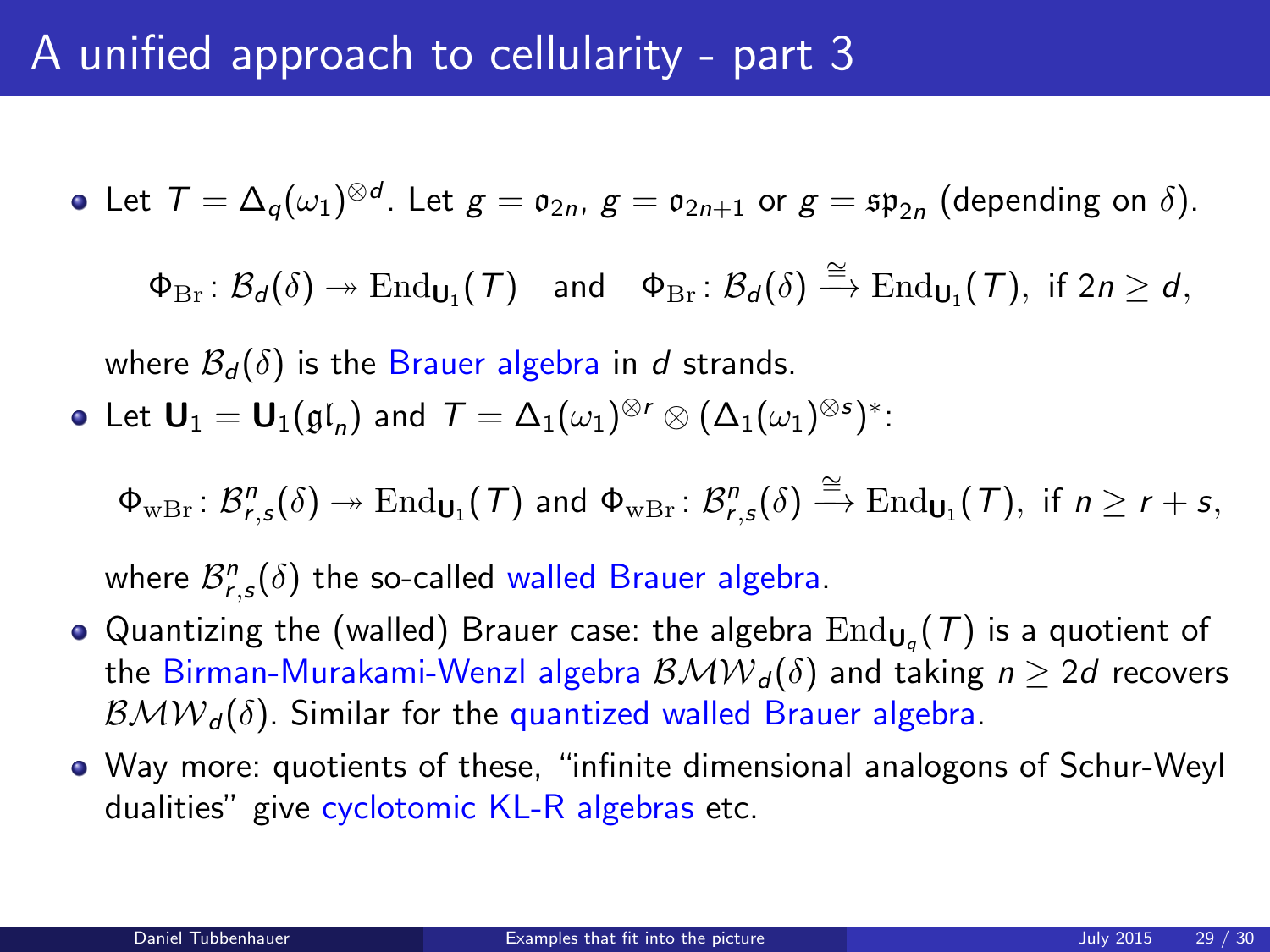There is still much to do...